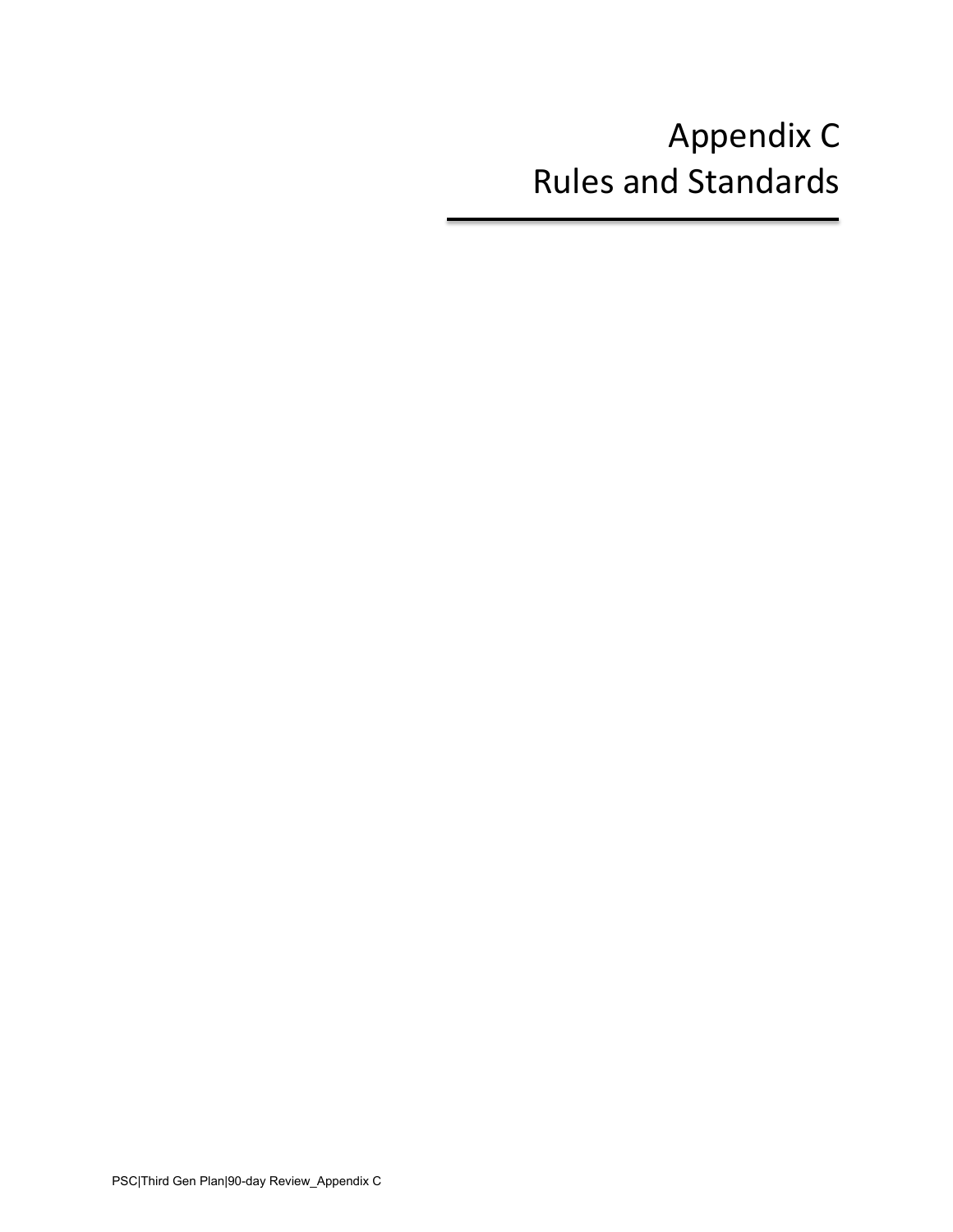[This page left intentionally blank]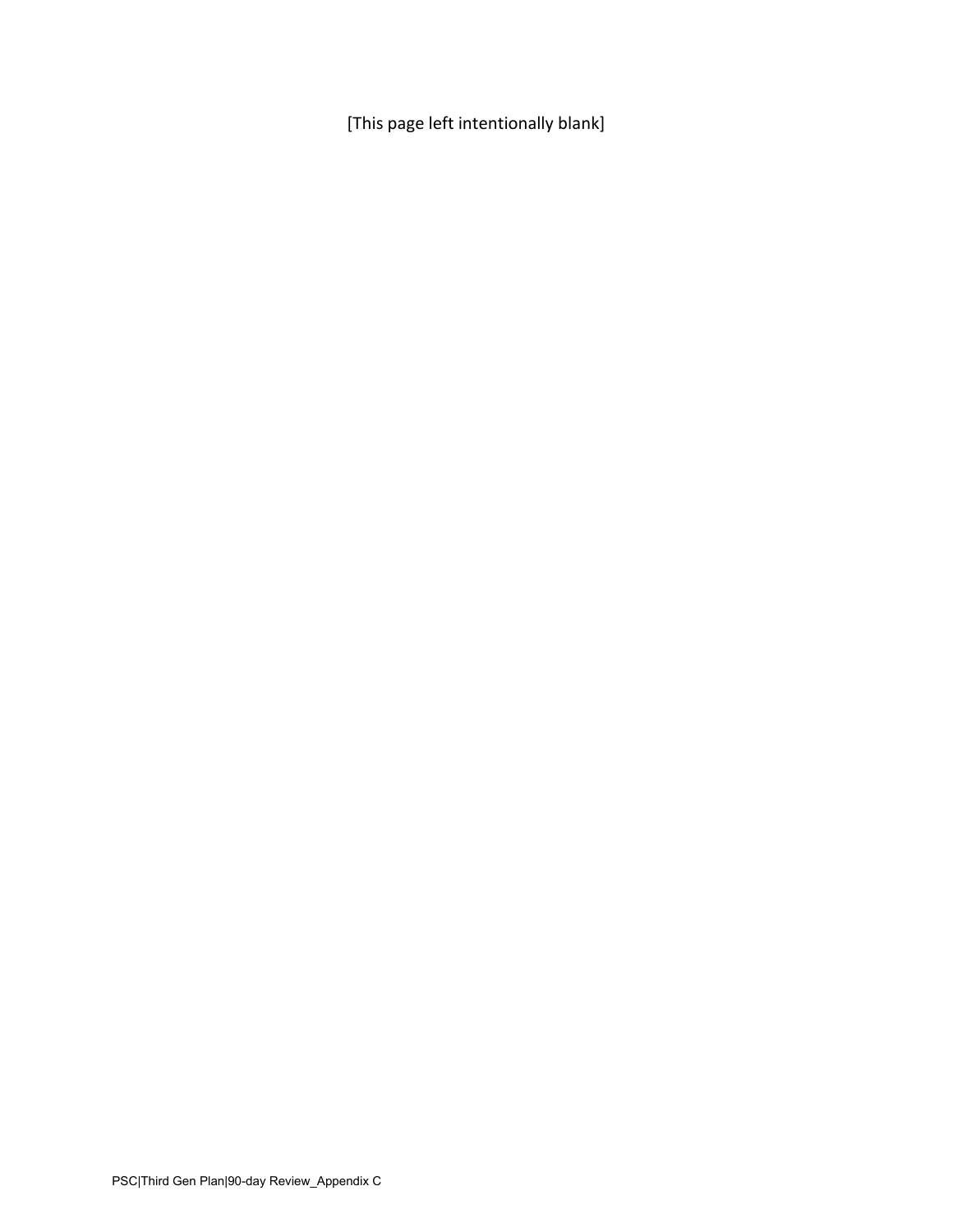# **Pioneer-Sarah Creek Watershed Management Commission**

## **D R A F T 12/14**

## **Rules and Standards**

**Adopted: [Date]** 

**Effective: [Date]**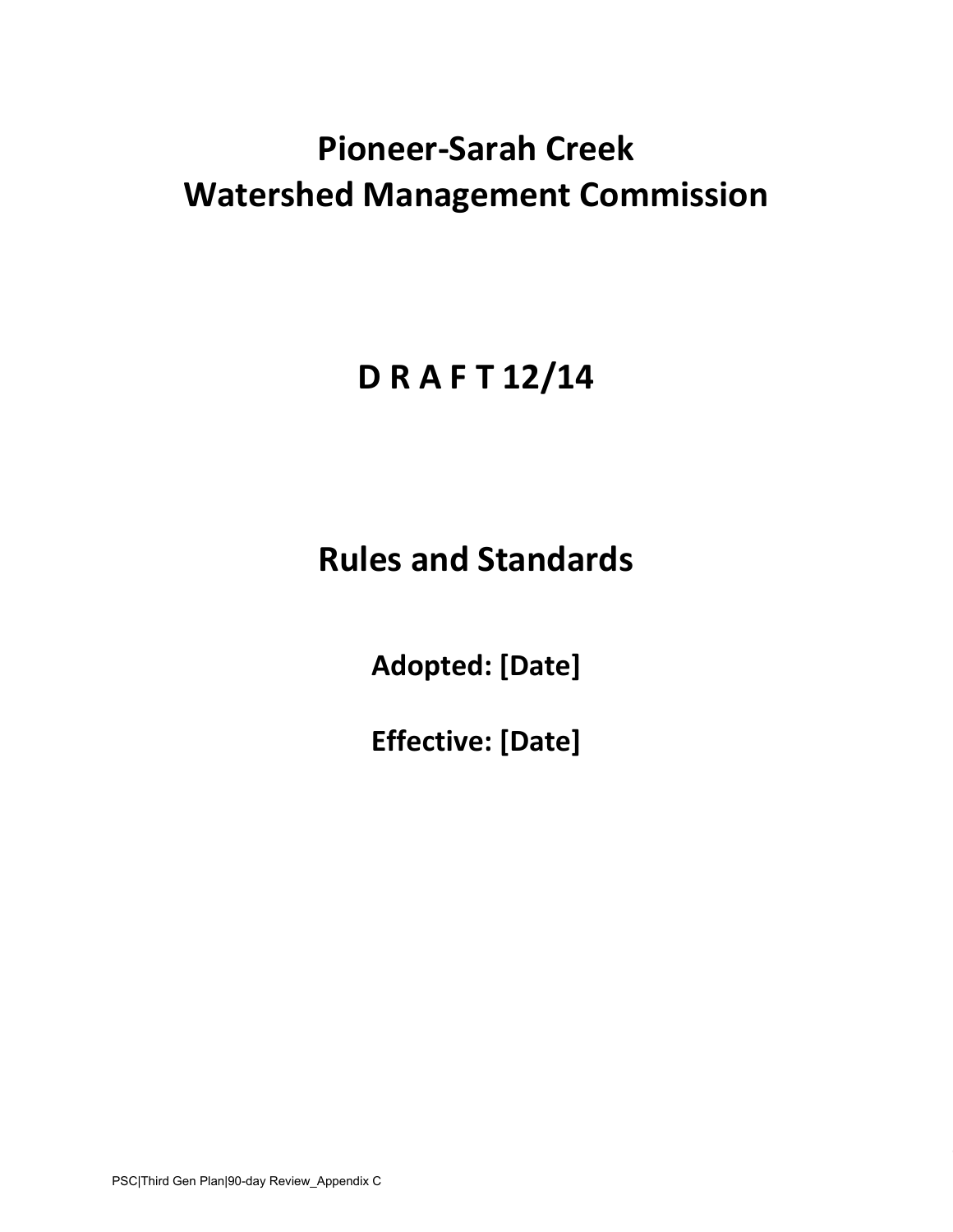## **PIONEER-SARAH CREEK WATERSHED MANAGEMENT COMMISSION RULES AND STANDARDS**

Appendix A - Wet Pond Design Standards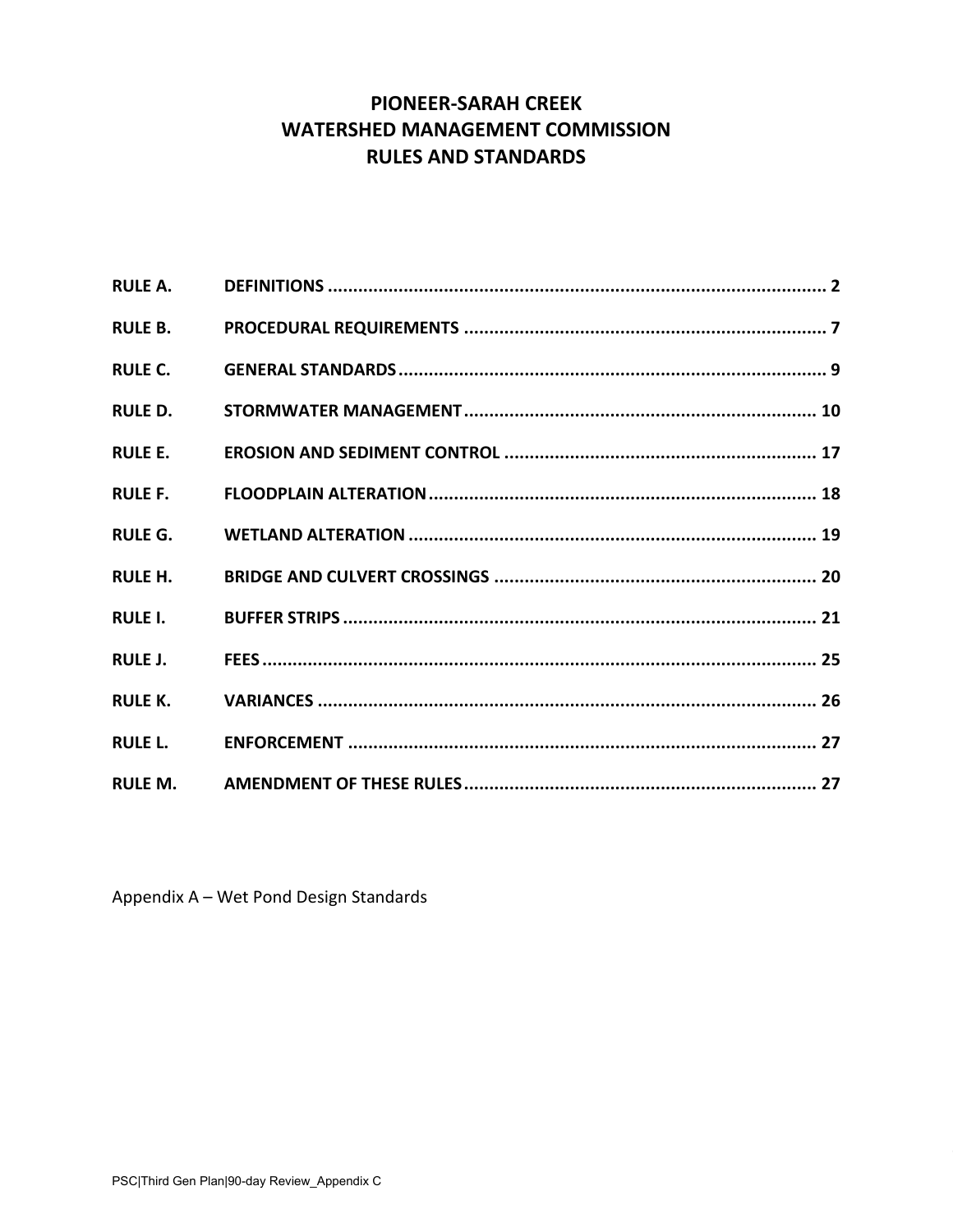#### **POLICY STATEMENT**

The Pioneer-Sarah Creek Watershed Management Commission is a Joint Powers Association of the State under the Minnesota Watershed Act, and a watershed management organization as defined in the Metropolitan Surface Water Management Act. These acts provide the Commission with power to accomplish its statutory purpose: the conservation, protection, and management of water resources in the boundaries of the watershed through sound scientific principles. The Commission has adopted a water resources management plan pursuant to the Acts. These Rules implement the plan's principles and objectives.

Land alteration and utilization can affect the rate and volume and degrade the quality of surface water runoff. Sedimentation from ongoing erosion and construction activities can reduce hydraulic capacity of waterbodies and degrade water quality. Water quality problems already exist in many waterbodies in the watershed. Most of these waterbodies have been designated by the State of Minnesota as Impaired Waters, and do not meet state water quality standards.

Activities that increase the rate or volume of stormwater runoff will aggravate existing flooding problems and contribute to new ones. Activities that degrade runoff quality will cause quality problems in receiving water. Activities that fill floodplain or wetland areas will reduce flood storage and hydraulic capacity of waterbodies, and will degrade water quality by eliminating the filtering capacity of such areas.

These Rules and Standards protect the public health, welfare, and natural resources of the watershed by regulating the alteration of land and waters in the watershed to 1) reduce the severity and frequency of high water, 2) preserve floodplain and wetland storage capacity, 3) improve the chemical and physical quality of surface waters, 4) reduce sedimentation, 5) preserve the hydraulic and navigational capacities of waterbodies, 6) promote and preserve natural infiltration areas, and 7) preserve natural shoreline features. In addition to protecting natural resources, these Rules and Standards are intended to minimize future public expenditures on problems caused by land and water alterations.

#### **RELATIONSHIP WITH MUNICIPALITIES AND COUNTY**

The Commission recognizes that the control and determination of appropriate land use is the responsibility of the municipalities. The Commission will review projects involving landdisturbing activities in accordance with these Rules and Standards. The Commission intends to be active in the regulatory process to ensure that water resources are managed in accordance with its goals and policies.

The Commission desires to provide technical advice to the municipalities in the preparation of local stormwater management plans and the review of projects that may affect water resources prior to investment of significant public or private funds.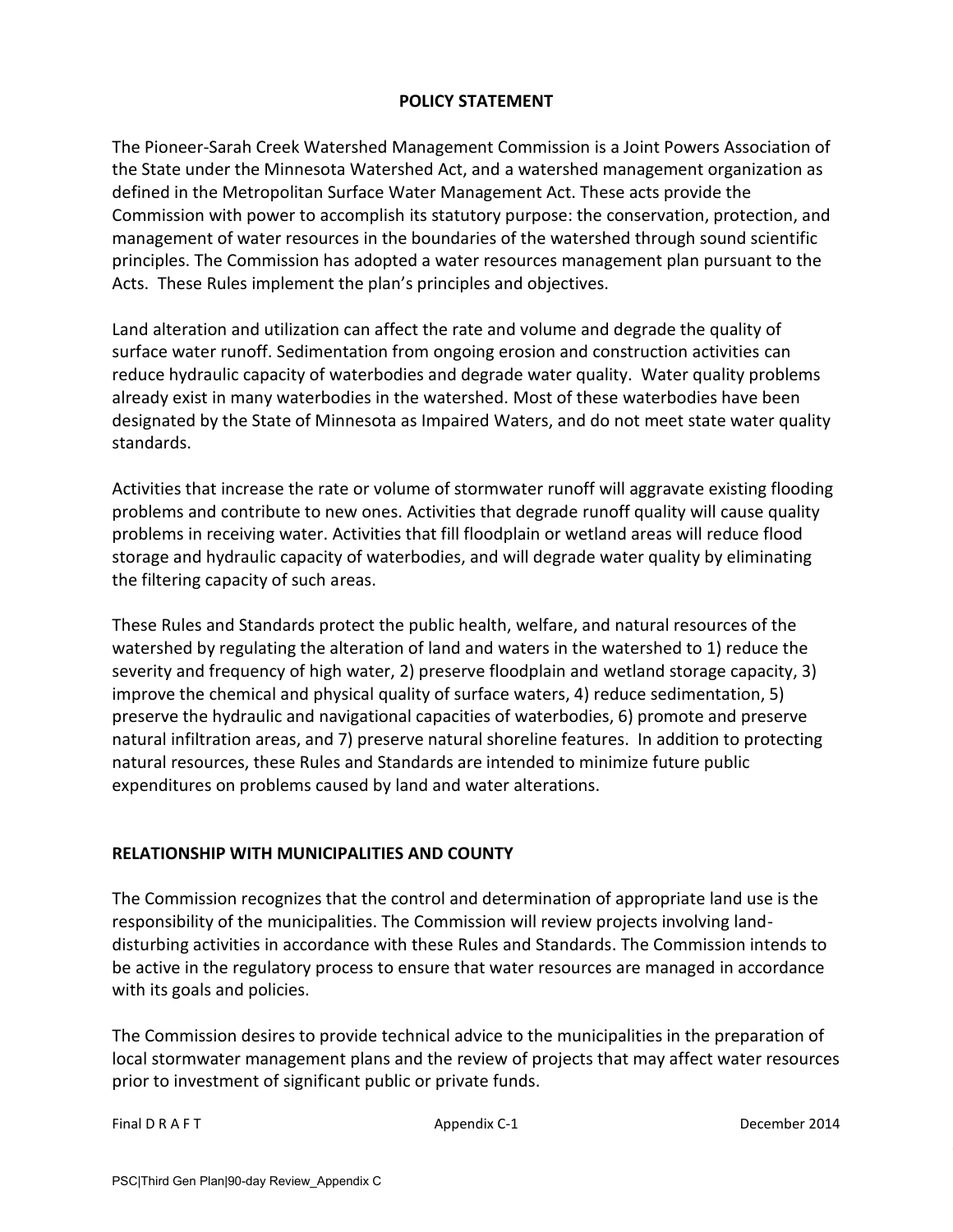#### <span id="page-5-0"></span>**RULE A. DEFINITIONS**

For the purposes of these Rules, unless the context otherwise requires, the following words and terms shall have the meanings set forth below. References in these Rules to specific sections of the Minnesota Statutes or Rules include amendments, revisions or recodifications of such sections. The words "shall" and "must" are mandatory; the word "may" is permissive.

**100 Year Event.** The rainfall depth with a 1 percent chance of occurring in a given year.

**Abstraction**. Removal of stormwater from runoff, by such methods as infiltration, evaporation, transpiration by vegetation, and capture and reuse, such as capturing runoff for use as irrigation water.

**Agricultural Activity.** The use of land for the production of agronomic, horticultural or silvicultural crops, including dairy animals, food animals, nursery stock, sod, fruits, vegetables, flowers, cover crops, grains, Christmas trees, and for grazing.

**Alteration or Alter.** When used in connection with public waters or wetlands, any activity that will change or diminish the course, current, or cross-section of public waters or wetlands.

**Applicant.** Any person or political subdivision that submits an application to the Commission for a project review under these Rules.

**Best Management Practices (BMPs).** Techniques proven to be effective in controlling runoff, erosion and sedimentation including those documented in the Minnesota Construction Site Erosion and Sediment Control Planning Handbook (BWSR 1988), Protecting Water Quality in Urban Areas (MPCA 2000), and the Minnesota Stormwater Manual (MPCA 2005) as revised.

**Biofiltration**. Using living material to capture and/or biologically degrade or process pollutants prior to discharging stormwater, such as directing runoff through a vegetated buffer or to a rain garden or vegetated basin with an underdrain.

**Bioretention.** A terrestrial-based (upland, as opposed to wetland) water quality and water quantity control process. Bioretention employs a simplistic, site-integrated design that provides opportunity for runoff infiltration, filtration, storage and water uptake by vegetation.

**Buffer Strip.** An area of natural, unmaintained, vegetated ground cover abutting or surrounding a watercourse or wetland.

**BWSR.** The Minnesota Board of Water and Soil Resources.

**Commission**. The Pioneer-Sarah Creek Watershed Management Commission.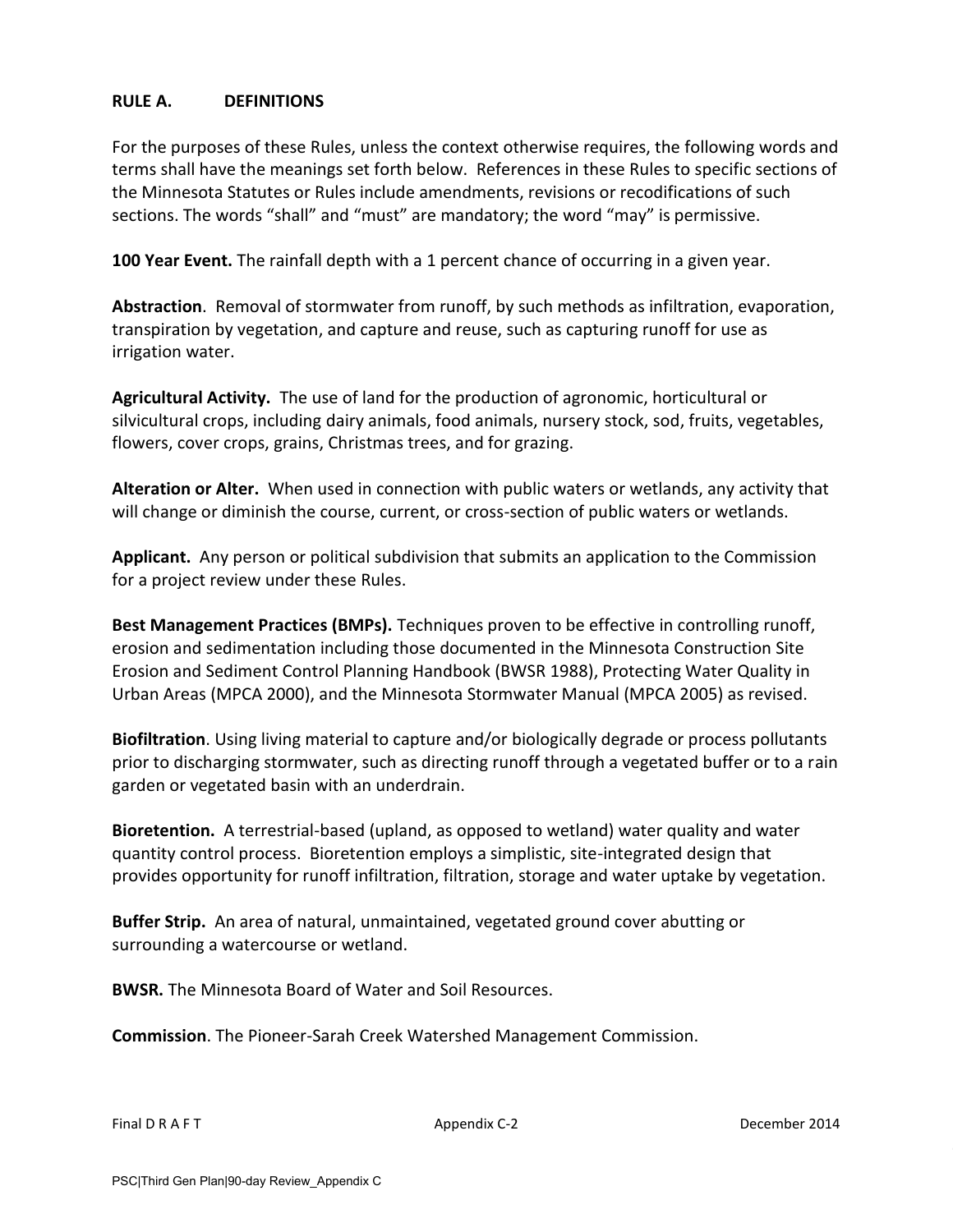**Commissioners.** The Board of Commissioners of the Pioneer-Sarah Creek Watershed Management Commission.

**Compensatory Storage.** Excavated volume of material below the floodplain elevation required to offset floodplain fill.

**County.** Hennepin County, Minnesota.

**Dead Storage.** The permanent pool volume of a water basin or the volume below the runout elevation of a water basin.

**Detention Basin.** Any natural or manmade depression for the temporary storage of runoff.

**Development.** Any proposal to subdivide land, any land-disturbing activity or creation of impervious surface.

**Directly Connected Impervious Surface.** Any hard surface (rooftop, driveway, sidewalk, roadway, etc.) from which runoff is not subject to loss beyond initial abstraction before being routed to the downstream collection and conveyance system.

**Disturbance.** See Land Disturbing Activity.

**Drain or Drainage.** Any method for removing or diverting water from waterbodies, including excavation of an open ditch, installation of subsurface drainage tile, filling, diking, or pumping.

**Erosion.** The wearing away of the ground surface as a result of wind, flowing water, ice movement, or land disturbing activities.

**Erosion and Sediment Control Plan.** A plan of BMPs or equivalent measures designed to control runoff and erosion and to retain or control sediment on land during the period of land disturbing activities in accordance with the standards set forth in these Rules.

**Excavation.** The artificial removal of soil or other earth material.

**Fill.** The deposit of soil or other material by artificial means.

**Filtration.** A process by which stormwater runoff is captured, temporarily stored, and routed through a filter bed to improve water quality and slow down stormwater runoff.

**Floodplain.** The area adjacent to a waterbody that is inundated during a 1% chance (100-year) flood, as defined by the FEMA Flood Insurance Study for the member City.

**Impaired Water.** A waterbody that does not meet state water quality standards and that has been included on the MPCA Section 303(d) list of Impaired Waters of the state.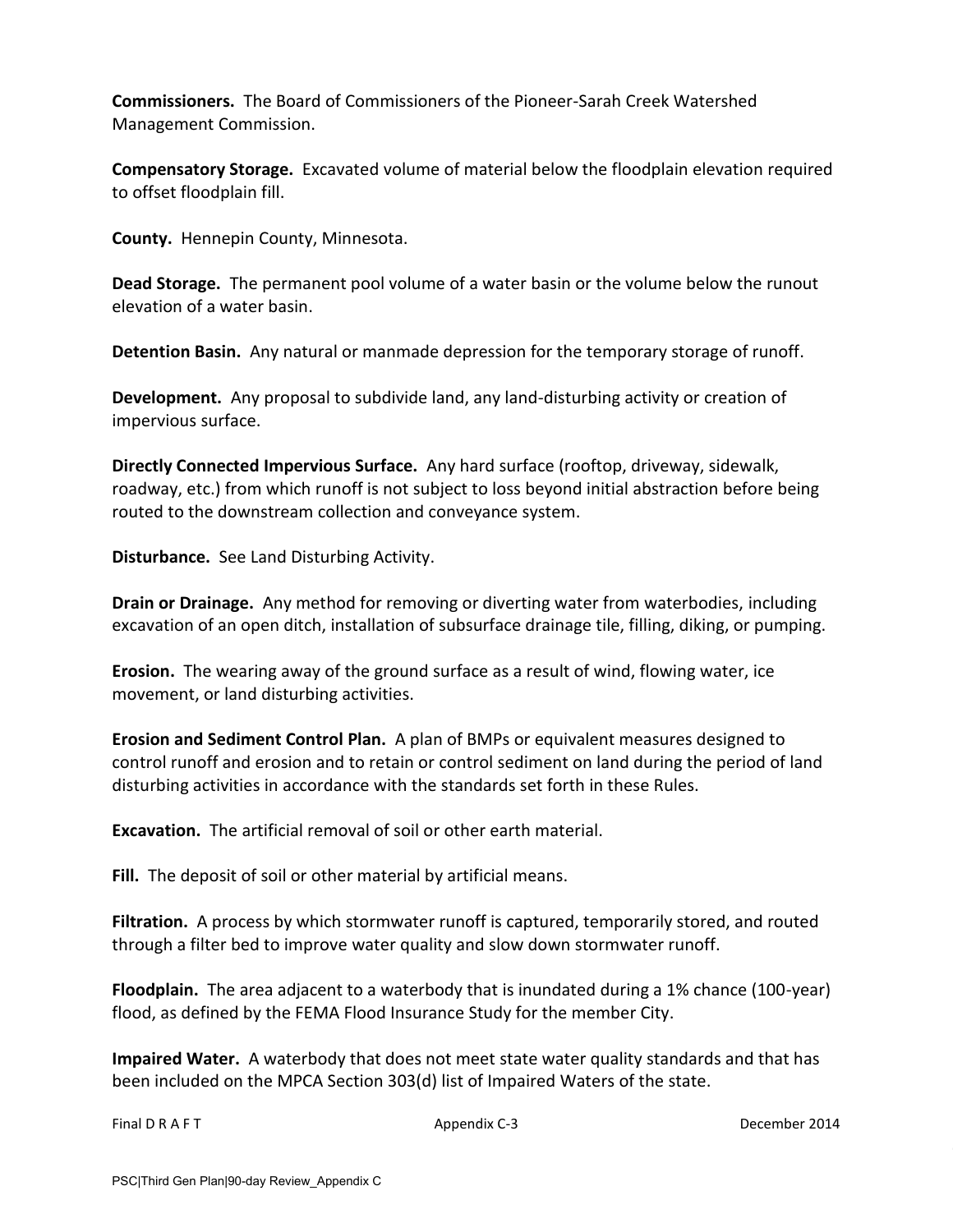**Impervious Surface.** A surface compacted or covered with material so as to be highly resistant to infiltration by runoff. Impervious surface shall include roads, driveways and parking areas, whether or not paved, sidewalks greater than 3 feet wide, patios, tennis and basketball courts, swimming pools, covered decks and other structures. Open decks with joints at least % inch wide, areas beneath overhangs less than 2 feet wide, and sidewalks 3 feet or less wide shall not constitute impervious surfaces under these Rules.

**Infiltration.** The passage of water into the ground through the soil.

**Infiltration Area.** Natural or constructed depression located in permeable soils that capture, store and infiltrate the volume of stormwater runoff associated with a particular design event.

**Interested Party**. A person or political subdivision with an interest in the pending subject matter.

**Land Disturbing Activity.** Any change of the land surface to include removing vegetative cover, excavation, fill, grading, and the construction of any structure that may cause or contribute to erosion or the movement of sediment into waterbodies. The use of land for agricultural activities, or improvements such as mill an overlay or concrete rehabilitation projects that do not disturb the underlying soil, shall not constitute a land disturbing activity under these Rules.

**Landlocked Basin.** A basin that is 1 acre or more in size and does not have a natural outlet at or below the 1% chance (100-year) flood elevation as determined by the 1% chance (100-year), 10-day runoff event.

**Low Floor.** The finished surface of the lowest floor of a structure.

**Member City.** Any city wholly or partly within the Commission's boundary that has executed the Joint Powers Agreement.

**MnDOT.** The Minnesota Department of Transportation.

**MPCA.** The Minnesota Pollution Control Agency.

**Municipality.** Any city wholly or partly within the Commission's boundary.

**NPDES**. National Pollutant Discharge Elimination System.

**NURP.** The Nationwide Urban Runoff Program developed by the Environmental Protection Agency to study stormwater runoff from urban development.

**Ordinary High Water Level (OHW).** The elevation delineating the highest water level which has been maintained for a sufficient period of time to leave evidence upon the landscape,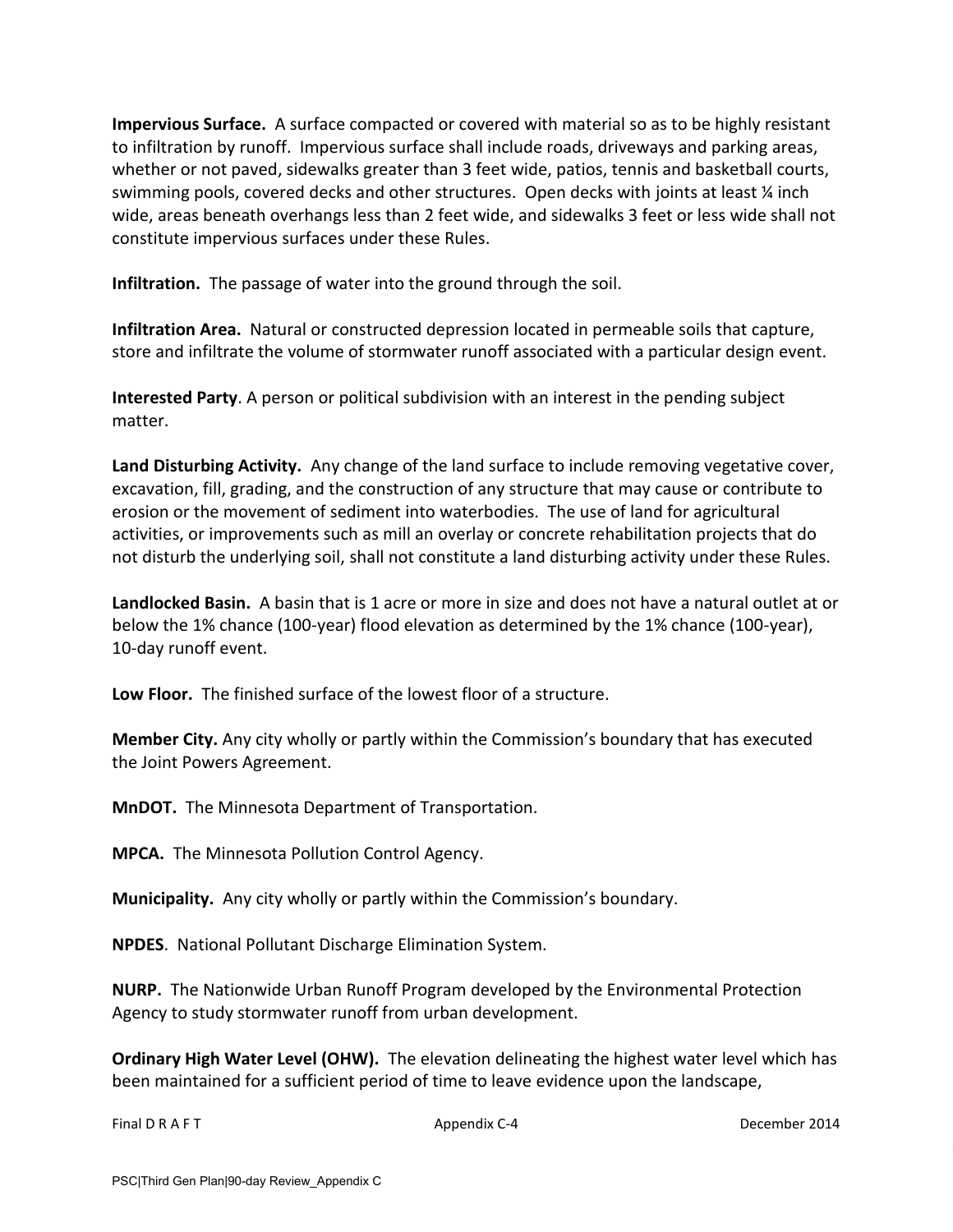commonly that point where the natural vegetation changes from predominantly aquatic to predominantly terrestrial. For watercourses, the OHW level is the elevation of the top of the bank of the channel. If an OHW has been established for a waterbody by the Minnesota Department of Natural Resources, that will constitute the OHW under this definition.

**Owner.** The owner of a parcel of land or the purchaser under a contract for deed. **Parcel.** A parcel of land designated by plat, metes, and bounds, registered land survey, auditor's subdivision, or other accepted means and separated from other parcels or portions by its designation.

**Person.** Any individual, trustee, partnership, unincorporated association, limited liability company or corporation.

**Political Subdivision.** A municipality, county or other political division, agency or subdivision of the state.

**Project.** A space, parcel, or parcels of real property owned by one or more than one person which is being or is capable of being developed or redeveloped as a single project.

**Public Health and General Welfare.** Defined in Minnesota Statutes, Section 103D.011, Subdivisions 23 and 24.

**Public Waters.** Any waters as defined in Minnesota Statutes, Section 103G.005, Subdivision 15.

**Public Waters Wetland.** Any wetland as defined in Minnesota Statutes, Section 103G.005, Subdivision 15a.

**Redevelopment.** Any proposal to re-subdivide land, or any land-disturbing activity or addition of impervious surface to a developed site.

**Runoff.** Rainfall, snowmelt or irrigation water flowing over the ground surface.

**Sediment.** Soil or other surficial material transported by surface water as a product of erosion.

**Sedimentation.** The process or action of depositing sediment.

**Shoreland Protection Zone.** Land located within a floodplain or within 1,000 feet of the OHW of a public water or public waters wetland or 300 feet of a public waters watercourse.

**Site.** A space, parcel, or parcels of real property owned by one or more than one person which is being or is capable of being developed or redeveloped as a single project.

**Standard.** A required level of quantity, quality, or value.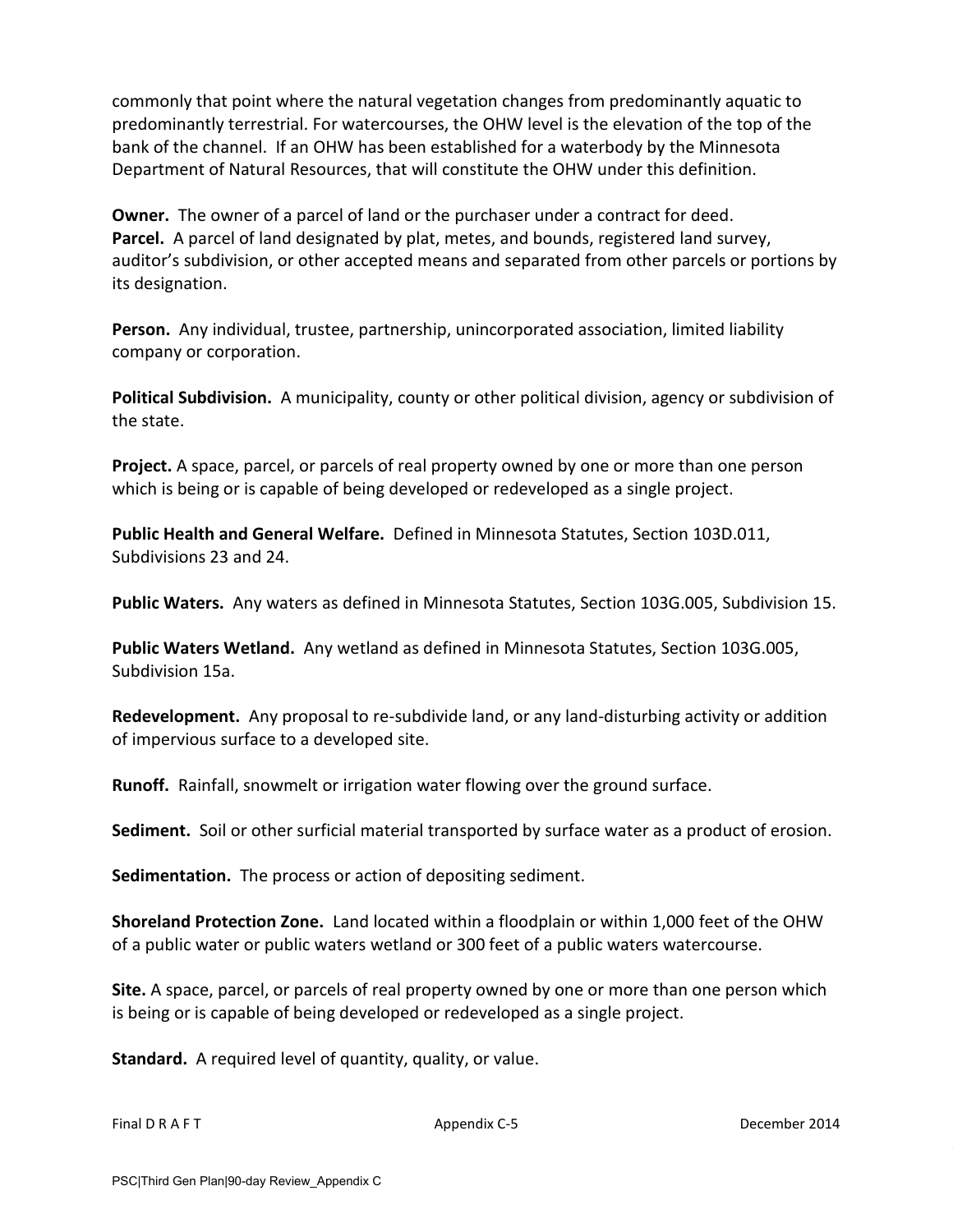**Stormwater Management Plan.** A plan for the permanent management and control of runoff prepared and implemented in accordance with the standards set forth in these Rules.

**Structure.** Anything manufactured, constructed or erected which is normally attached to or positioned on land, including portable structures, earthen structures, walks, roads, water and storage systems, drainage facilities and parking lots.

**Subdivision or Subdivide.** The separation of a parcel of land into two or more parcels.

**TMDL.** A Total Maximum Daily Load is the maximum amount of a pollutant that a waterbody can receive and still meet water quality standards. "TMDL" can also refer to a study that calculates that load, or to the allocation of that allowable load to its various sources. An Implementation Plan may be part of the TMDL study or it may be a separate document that sets forth the steps that will be taken to achieve the TMDL.

**Volume Management.** The retention and abstraction of a certain volume of stormwater runoff onsite through techniques such as infiltration, evapotranspiration, and capture and reuse.

**Water Basin.** An enclosed natural depression with definable banks capable of containing water that may be partly filled with public waters.

**Waterbody.** All water basins, watercourses and wetlands as defined in these Rules.

**Watercourse.** Any natural or improved stream, river, creek, ditch, channel, culvert, drain, gully, swale, or wash in which waters flow continuously or intermittently in a definite direction.

**Water Resources Management Plan.** The watershed management plan for the Commission adopted and implemented in accordance with Minnesota Statutes, Section 103B.231.

**Watershed.** Region draining to a specific watercourse or water basin.

**Wetland.** Land transitional between terrestrial and aquatic systems as defined in Minnesota Statutes, Section 103G.005, Subdivision 19.

**Wetland Conservation Act (WCA).** Minnesota Wetland Conservation Act of 1991 as amended.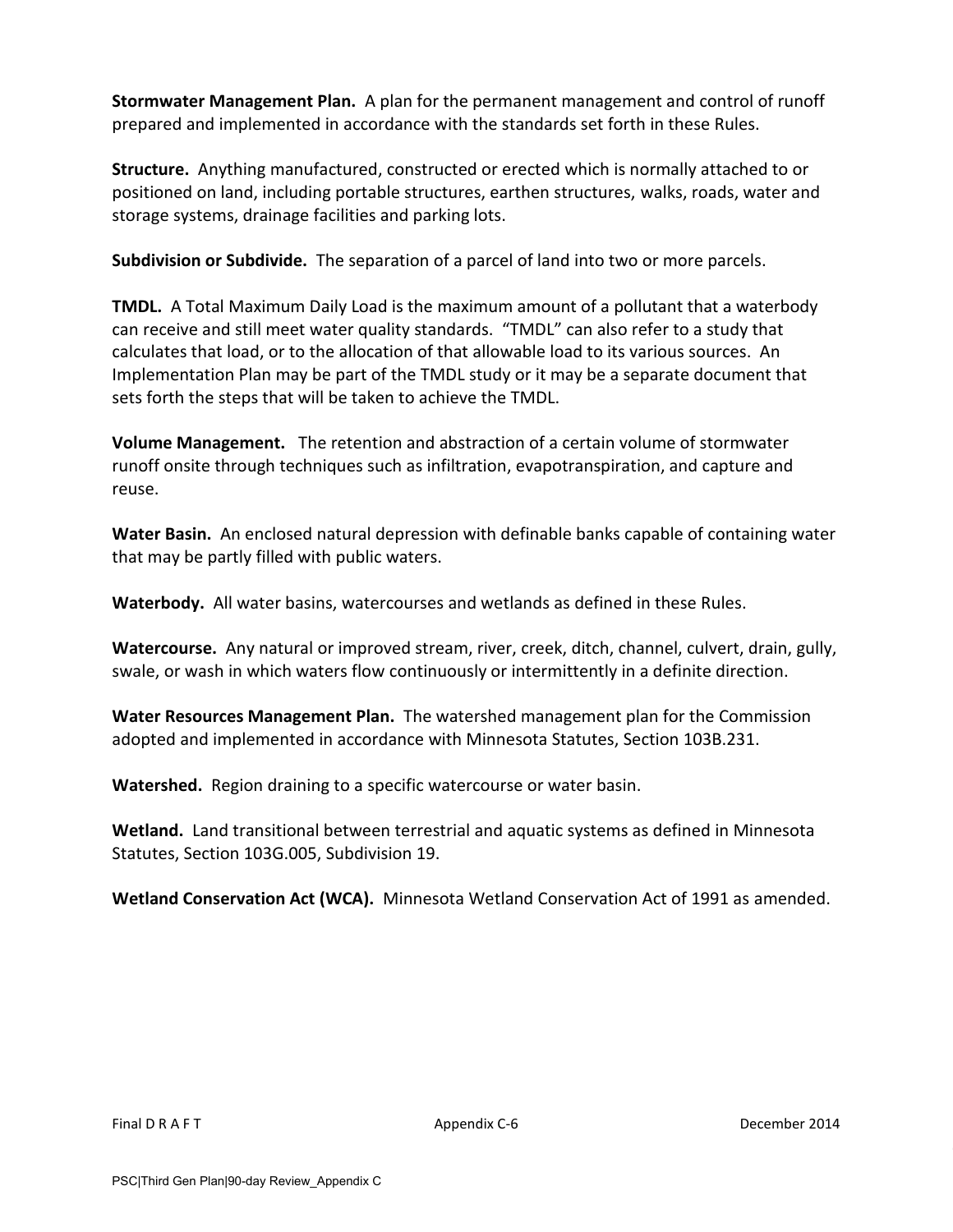#### <span id="page-10-0"></span>**RULE B. PROCEDURAL REQUIREMENTS**

- **1. APPLICATION REQUIRED**. Any person or political subdivision undertaking an activity for which a project review is required by these Rules shall first submit to the Commission a project review application, design data, plans, specifications, fees, and such other information and exhibits as may be required by these Rules. Applications shall be signed by the owner, or the owner's authorized agent, except for activities of a political subdivision which may be signed by either the owner or the general contractor. All project review applications must be authorized by the municipality where the proposed project is located.
- **2. FORMS**. Project review applications shall be submitted on forms provided by the Commission. Forms are available at the Commission office or Web site.
- **3. ACTION BY COMMISSION**. The Commission shall act within 60 days after receipt of a complete application, including all required information, exhibits and fees. If a state or federal law or court order requires a process to occur before the Commission acts on an application, or if an application requires prior approval of a state or federal agency, the deadline for the Commission to act is extended to 60 days after completion of the required process or the required prior approval is granted. The Commission may extend the initial 60-day period by providing written notice of the extension to the applicant. The extension may not exceed 60 days unless approved by the applicant.
- **4. SUBMITTAL**. A complete project review application with all required information and exhibits shall be filed with the Commission at least 14 calendar days prior to the scheduled meeting date of the Commission. Late or incomplete submittals will be scheduled to a subsequent meeting date.
- **5. CONDITIONS**. A project review may be approved subject to reasonable conditions to assure compliance with these Rules. The conditions may include a requirement that the applicant and owner enter into an agreement with the member city in a form acceptable to the Commission to a) specify responsibility for the construction and future maintenance of approved structures or facilities, b) document other continuing obligations of the applicant or owner, c) grant reasonable access to the proper authorities for inspection, monitoring and enforcement purposes, d) affirm that the Commission or other political subdivisions can require or perform necessary repairs or reconstruction of such structures or facilities, e) require indemnification of the Commission for claims arising from issuance of the approved project review or construction and use of the approved structures or facilities, and f) reimburse the reasonable costs incurred to enforce the agreement. Project reviews and agreements may be filed for record to provide notice of the conditions and continuing obligations.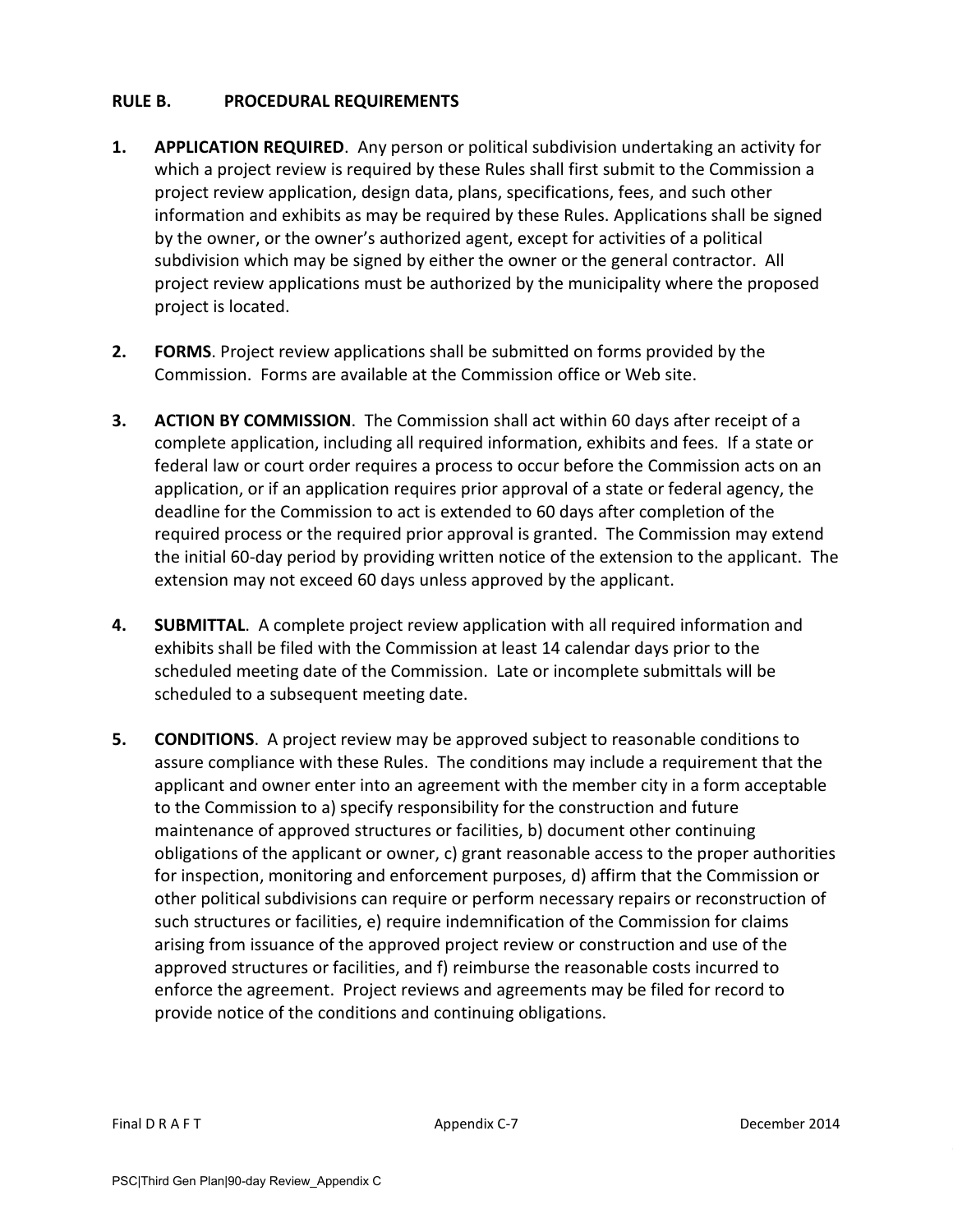- **6. ISSUANCE OF PROJECT REVIEWS**. The Commission will issue a project review approval only after the applicant has satisfied all requirements of these Rules and paid all required fees.
- **7. VALIDITY**. Issuance of a project review approval based on plans, specifications, or other data shall not prevent the Commission from thereafter requiring the correction of errors in the approved plans, specifications and data, or from preventing any activity being carried on thereunder in violation of these Rules.
- **8. MODIFICATIONS**. The applicant shall not modify the approved activity or plans and specifications on file with the Commission without the prior approval of the Commission.
- **9. INSPECTION AND MONITORING**. With permission of the property owner and under the authority of the member city, the Commission may perform such field inspections and monitoring of the approved activity as the Commission deems necessary to determine compliance with the conditions of the project review and these Rules. Any portion of the activity not in compliance shall be promptly corrected. In applying for a project review, the applicant consents to entry upon the land for field inspections and monitoring, or for performing any work necessary to bring the activity into compliance.
- **10. SUSPENSION OR REVOCATION**. The Commission may suspend or revoke a project review approved under these Rules whenever the project review approval is issued in error or on the basis of incorrect information supplied, or in violation of any provision of these Rules, or if the preliminary and final project approvals received from the municipality or county are not consistent with the conditions of the approved project review.
- **11. EXPIRATION OF COMMISSION APPROVALS.** An approved project review shall expire and become null and void if the approved activity is not commenced within one year from date of approval, or if the approved activity is suspended or abandoned for a period of one year from the date the activity originally commenced. With the approval of the affected member city, applicants may apply for an extension of that period if the city review process is extended beyond the usual review period. Before an activity delayed for one year or more can recommence, the project approval must be renewed. Any applicant may apply for an extension of time to commence the approved activity under an unexpired project review approval.

An application for renewal or extension must be in writing, and state the reasons for the renewal or extension. Any plan changes and required fees must be included with the application. There must be no unpaid fees or other outstanding violations of the approval being renewed or extended. An application for extension must be received by the Commission at least 30 days prior to the approval's expiration. The Commission shall consider the application for renewal or extension on the basis of the Rules in effect on the date the application is being considered. The Commission may extend the time for commencing the approved activity for a period not exceeding one year upon finding that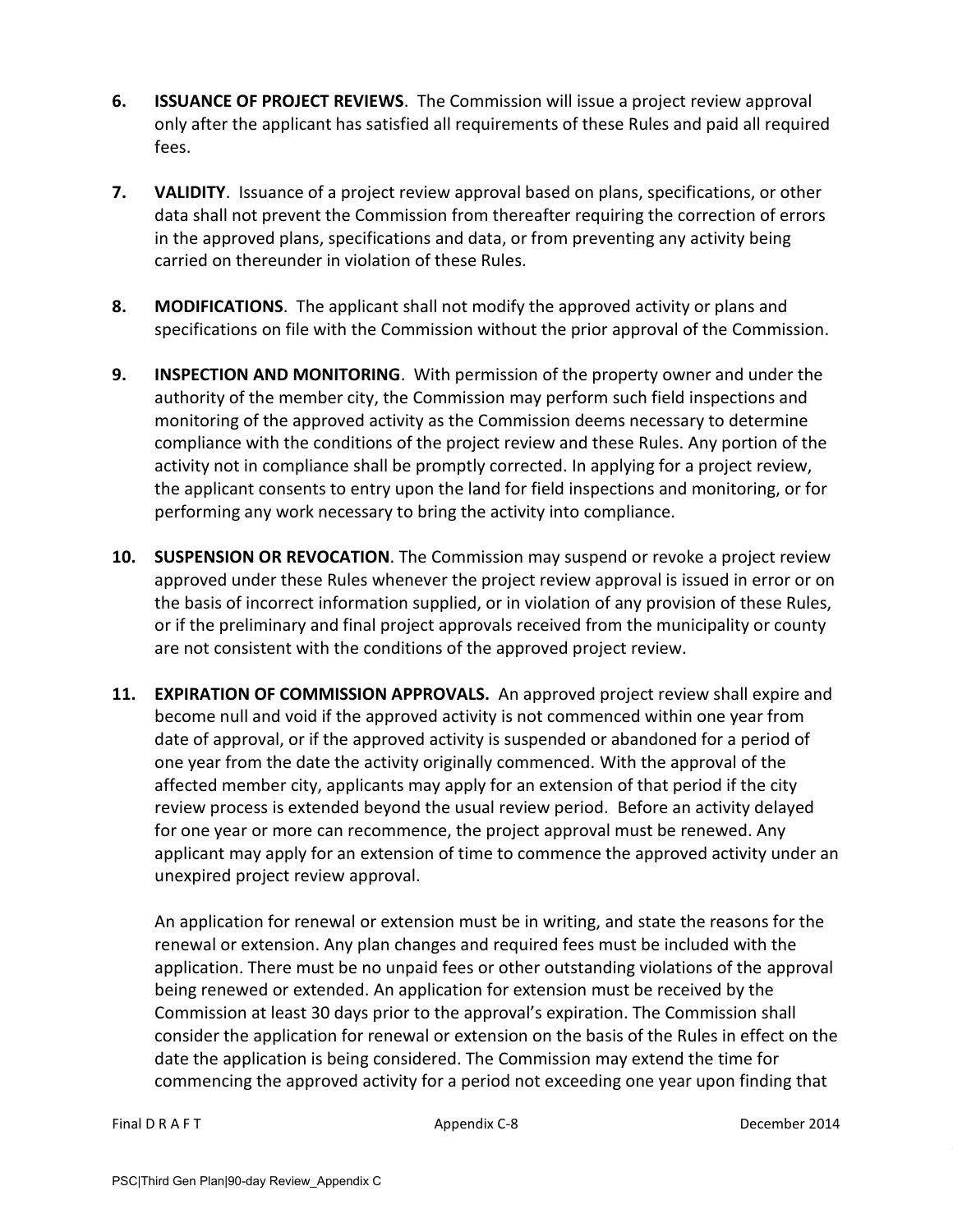circumstances beyond the control of the applicant have prevented action from being taken.

**12. SEVERABILITY**. If any provision of these Rules is adjudged unconstitutional or invalid by a court of competent jurisdiction, the remainder of these Rules shall not be affected thereby.

#### <span id="page-12-0"></span>**RULE C. GENERAL STANDARDS**

**1. POLICY**. It is the policy of the Commission to protect the water resources of the watershed by requiring that all activities within the watershed comply with minimum standards for the protection of water quality and the environment.

#### **2. REGULATION.**

- a) All land disturbing activities, whether requiring a project review under these Rules or otherwise, shall be undertaken in conformance with BMPs.
- b) Project reviews are required of any land disturbing activity meeting the review thresholds set forth in Rule D Section 2.
- c) In areas that drain to Impaired Waters, TMDL Implementation Plans may include sitespecific requirements for any land-disturbing activities that are in addition to these rules and standards.
- d) No person shall conduct land-disturbing activities without protecting adjacent property and waterbodies from erosion, sedimentation, flooding, or other damage.
- e) Development shall be planned and conducted to minimize the extent of disturbed area, runoff velocities, and erosion potential, and to reduce and delay runoff volumes. Disturbed areas shall be stabilized and protected as soon as possible and facilities or methods used to retain sediment on-site.
- f) Existing natural watercourses and vegetated soil surfaces shall be used to convey, store, filter, and retain runoff before discharge into public waters or a stormwater conveyance system.
- g) Runoff from roof gutter systems shall discharge onto lawns or other pervious surfaces to promote infiltration where possible.
- h) Use of fertilizers and pesticides in the shoreland protection zone shall be so done as to minimize runoff into public waters by the use of earth material, vegetation, or both. No phosphorus fertilizer shall be used unless a soil nutrient analysis shows a need for phosphorus or in the establishment of new turf.
- i) When development density, topographic features, and soil and vegetation conditions are not sufficient to adequately handle runoff using natural features and vegetation, various types of constructed facilities such as diversions, settling basins, skimming

Final D R A F T THE R Appendix C-9 The December 2014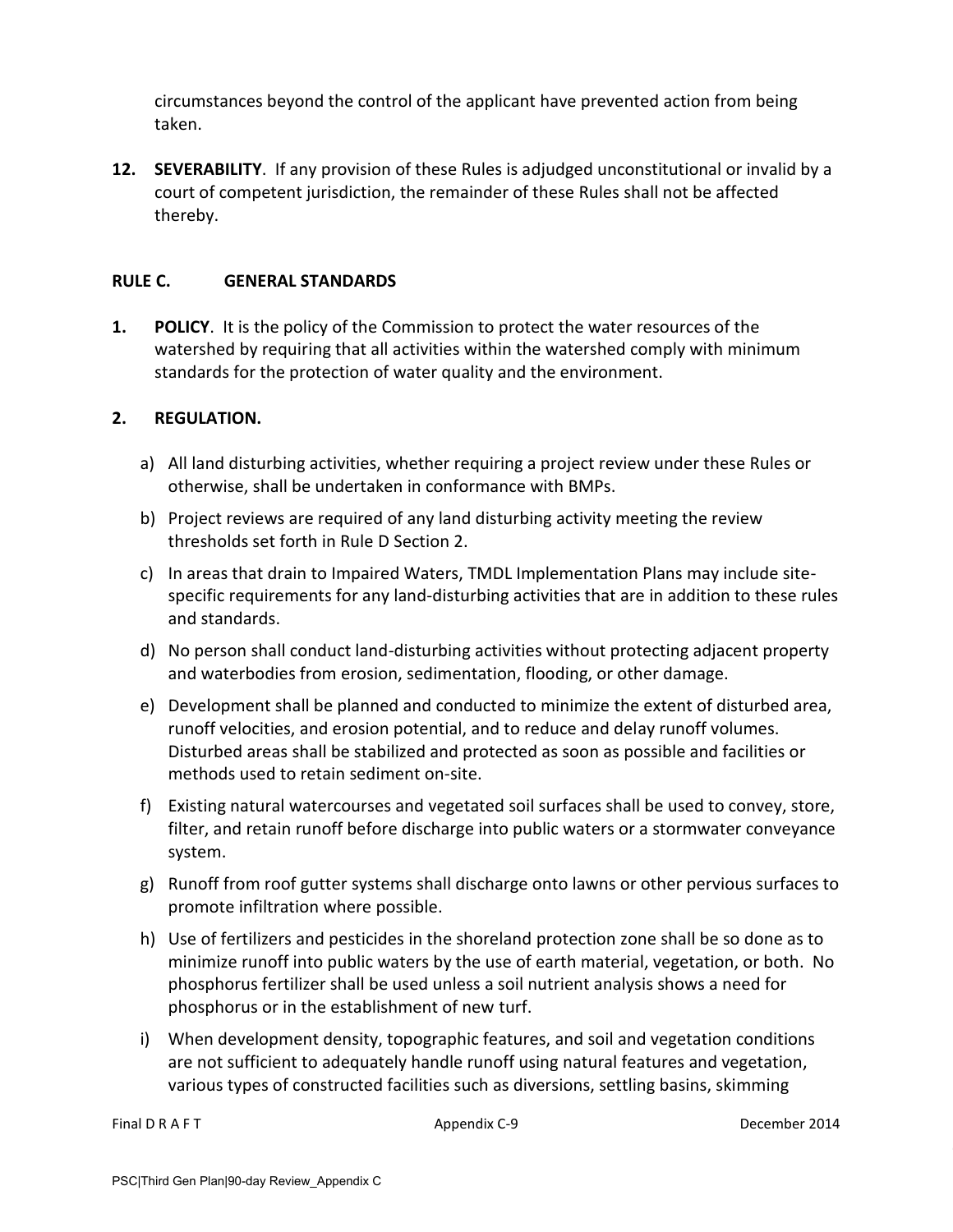devices, dikes, waterways, and ponds may be used. The Commission encourages designs using surface drainage, vegetation and infiltration rather than buried pipes and man-made materials and facilities.

j) Whenever the Commission determines that any land disturbing activity has become a hazard to any person or endangers the property of another, adversely affects water quality or any waterbody, increases flooding, or otherwise violates these Rules, the Commission shall notify the member city where the problem occurs and the member city shall require the owner of the land upon which the land disturbing activity is located, or other person or agent in control of such land, to repair or eliminate such condition within the time period specified therein. The owner of the land upon which a land disturbing activity is located shall be responsible for the cleanup and any damages from sediment that has eroded from such land. The Commission may require the owner to submit a project review application under these Rules before undertaking any repairs or restoration.

#### <span id="page-13-0"></span>**RULE D. STORMWATER MANAGEMENT**

- **1. POLICY**. It is the policy of the Commission to control excessive rates and volumes of runoff by:
	- a) Requiring that peak runoff rates not exceed existing conditions or the capacity of downstream conveyance facilities or contribute to flooding or streambank erosion.
	- b) Managing subwatershed discharge rates and flood storage volumes to be consistent with the goals of the Commission's water resources management plan and the local water resources management plans.
	- c) Controlling runoff rates by the use of on-site or if feasible regional detention or infiltration facilities.
	- d) Reviewing stormwater management structures based on the 1% (100-year) critical storm event for the drainage area.
	- e) Routing runoff to water treatment ponds or other acceptable facilities before discharging into waterbodies.
	- f) Promoting the use of natural resources for storing runoff and improving water quality and other amenities where appropriate.
	- g) Promoting natural infiltration of runoff.
- **2. REGULATION**. No person or political subdivision shall commence a land disturbing activity or the development or redevelopment of land for the following types of projects without first submitting to and obtaining approval of a project review from the Commission or the city in which the project is located that incorporates a stormwater management plan for the activity, development or redevelopment: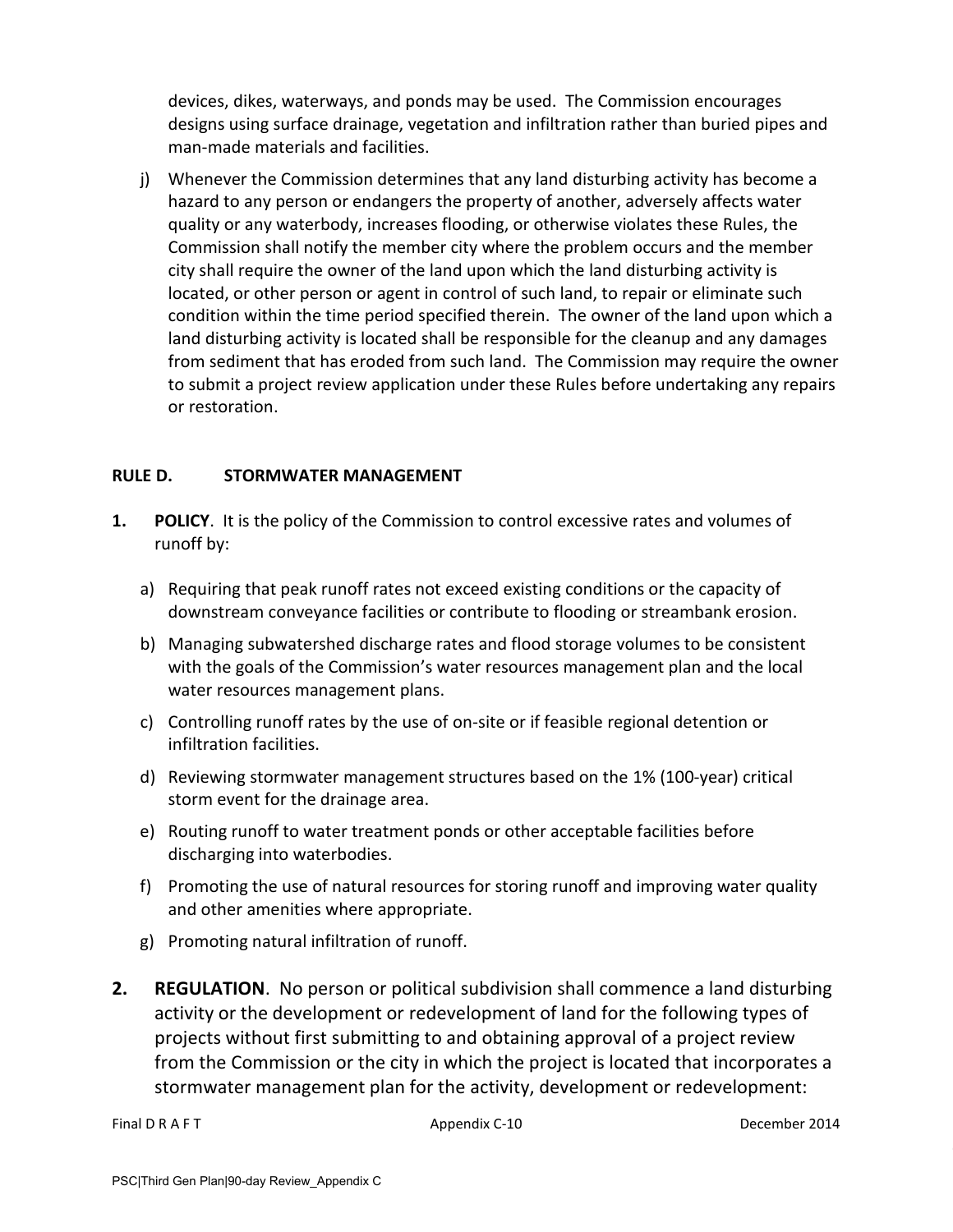- a) Plans of any land development or site development that disturbs more than 1 acre of land.
- b) Linear projects that create one acre or more of new impervious surface must meet all Commission requirements for the net new impervious surface.
- c) Plans of any land development or individual site development adjacent to or containing a lake, wetland, or a natural or altered watercourse as listed in the Hennepin County wetland inventory or the final inventory of Protected Waters and Wetlands for Hennepin County, as prepared by the DNR.
- d) Any culvert installation or replacement, bridge construction, stream cross-section alteration, or activity requiring a DNR Waters Permit.
- e) Plans for any land development or site development within the 1% chance (100-year) floodplain as defined by the Flood Insurance Study for the member city or the Commission's flood study.
- f) Plans of any land development or site development regardless of size, if such review is requested by a member city.
- g) Land disturbing activity that drains to more than one watershed, for that portion of the site draining into the Pioneer-Sarah Creek Watershed.
- **3. CRITERIA**. Stormwater management plans shall comply with the following criteria regarding runoff rate restrictions, volume control requirements, and water quality requirements.
	- a) A hydrograph method based on sound hydrologic theory will be used to analyze runoff for the design or analysis of flows, volumes, water quality, and water levels.
	- b) *Runoff rates* for the proposed activity shall not exceed existing runoff rates for the 2 year, 10-year, and 100-year critical storm events and rainfall distribution for the project location as set forth in NOAA Atlas 14 Volume 8, published June 2013, or its successor, using the online NOAA Precipitation Frequency Data Server or a similar data source. Applicant must document the location and event depths used. If an approved local water management plan requires more restrictive rate control, then the more restrictive rate shall govern. Runoff rates may be restricted to less than the existing rates when necessary for the public health and general welfare of the watershed.
		- i) If detention basins are used to control rate of runoff they shall be designed to provide:
			- (1) An outlet structure to control the 2-year, 10-year, and 100-year critical storm events to predevelopment runoff rates. Said outlet structure will be required to control critical storm events to less than predevelopment runoff rates if downstream facilities have insufficient capacity to handle the increased flow.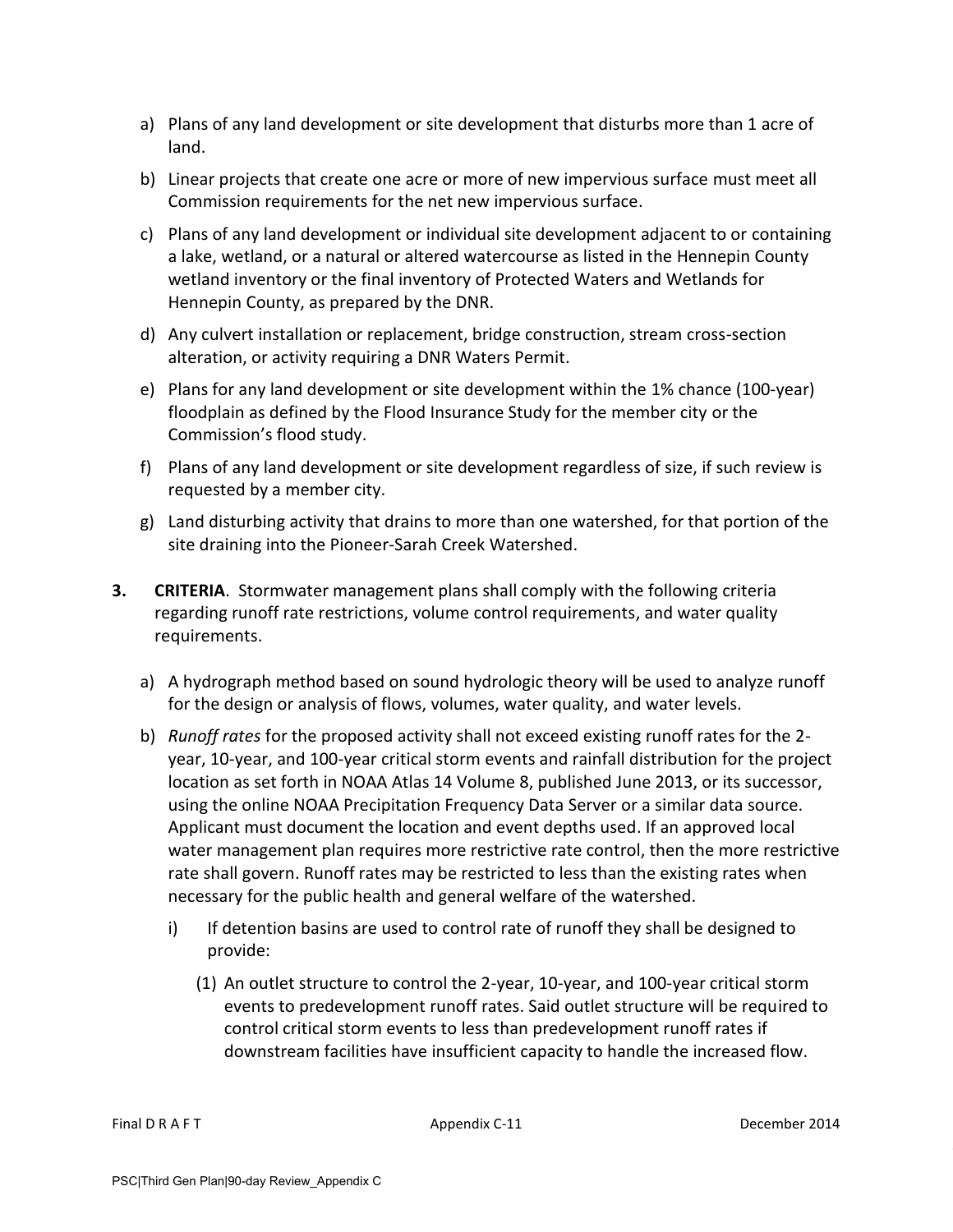- (2) Alternative to (1), runoff may be directed to a downstream facility within the same hydrologic subwatershed that has sufficient capacity to provide the required rate control. This means that no rate control may be required for an individual development provided there is a regional facility designed and constructed to accommodate the flow from this property.
- (3) An identified overflow spillway sufficiently stabilized to convey a 1% (100-year) critical storm event.
- (4) A normal water elevation above the OHW of adjacent waterbodies.
- (5) Access for future maintenance.
- (6) An outlet skimmer to prevent migration of floatables and oils for at least the two year storm event.
- (7) The low floor elevation shall be at minimum two feet above the critical event 100-year elevation and at minimum one foot above the emergency overflow elevation of nearby waterbodies and stormwater ponds.
- ii) Regional detention basins may be used to manage peak flow rates and meet water quality objectives when feasible.
- iii) Analysis of flood levels, storage volumes and flow rates for waterbodies and detention basins shall be based on the range of rainfall and snow melt duration producing the critical flood levels and discharges, whichever is most critical.
- iv) Landlocked water basins may be provided with outlets that:
	- (1) Retain a hydrologic regime complying with floodplain and wetland alterations.
	- (2) Provide sufficient storage below the outlet run-out elevation to retain back-toback 100-year, 24-hour rainfalls and runoff above the highest anticipated groundwater elevation and prevent damage to property adjacent to the basin.
	- (3) Do not create adverse downstream flooding or water quality conditions.
- c) Stormwater runoff volume must be *infiltrated/abstracted* onsite in the amount equivalent to one point one inch (1.1") of runoff generated from new impervious surface.
	- i) Applicant must minimize the creation of new impervious surface, reduce existing impervious surfaces where possible, and minimize the amount of directly connected impervious surface.
	- ii) When using infiltration for volume reduction, runoff must be infiltrated within 48 hours. Infiltration volumes and facility sizes shall be calculated based on the measured infiltration rate determined by a double-ring infiltrometer test(s) conducted to the requirements of ASTM Standard D3385 at the proposed bottom elevation of the infiltration area. Other testing methods may be used with the approval of the Commission's Engineer. The measured infiltration rate shall be divided by the appropriate correction factor selected from the Minnesota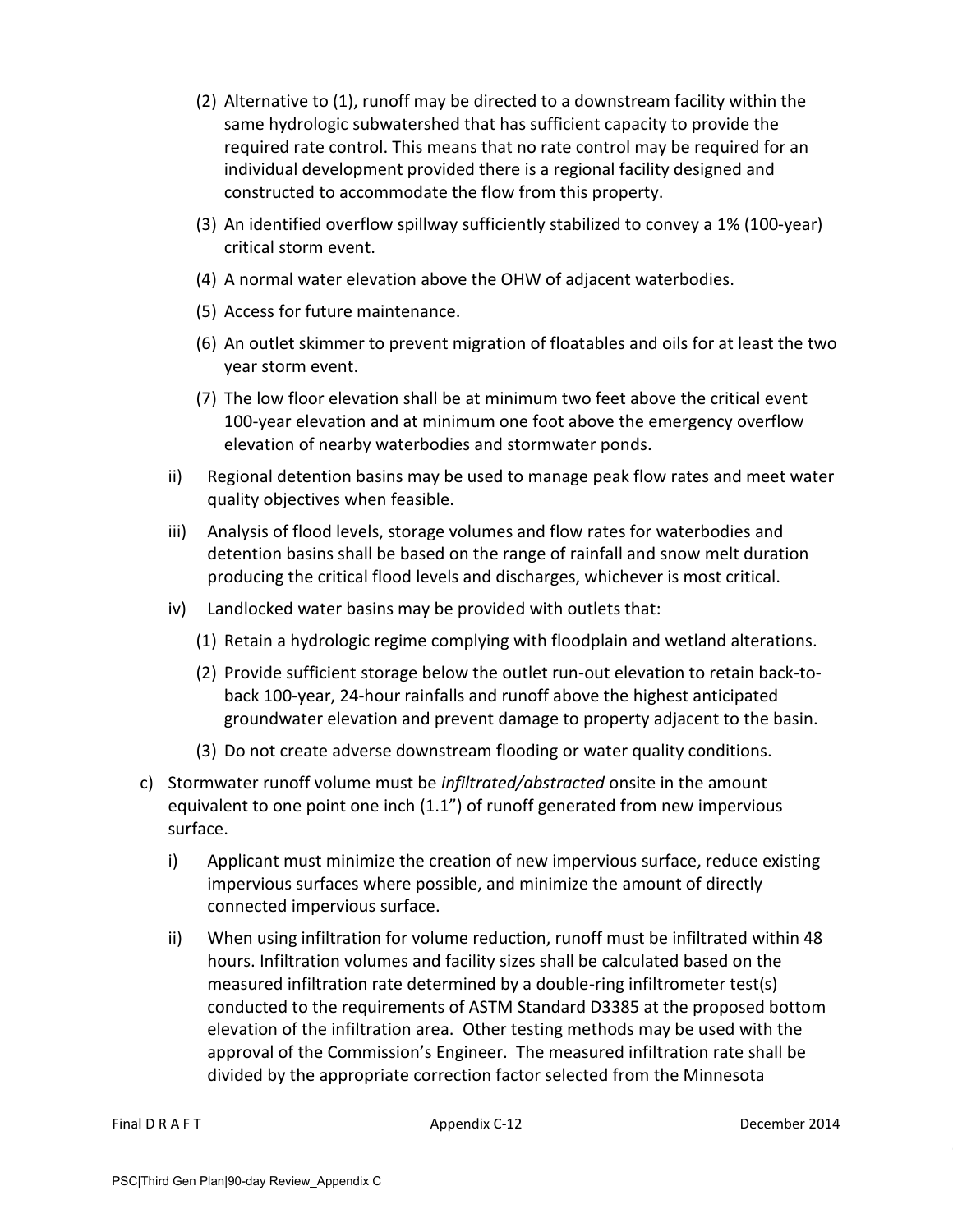Stormwater Manual. This site investigation must be conducted by a licensed soil scientist or engineer.

- iii) A post-construction percolation test must be performed on each infiltration practice and must demonstrate that the constructed infiltration rate meets or exceeds the design infiltration rate prior to project acceptance by the city.
- iv) Infiltration areas will be limited to the horizontal areas subject to prolonged wetting.
- v) Areas of permanent pools tend to lose infiltration capacity over time and will not be accepted as an infiltration practice.
- vi) Stormwater runoff must be pretreated to remove solids before discharging to infiltration areas to maintain the long term viability of the infiltration areas.
- vii) Design and placement of infiltration BMPs shall be done in accordance with the Minnesota Department of Health guidance "Evaluating Proposed Stormwater Infiltration Projects in Vulnerable Wellhead Protection Areas," as amended.
- viii) Constructed bioretention and infiltration practices such as rain gardens, infiltration trenches, and infiltration benches shall not be used in:
	- (1) Fueling and vehicle maintenance areas;
	- (2) Areas with less than 3 feet separation from the bottom of the infiltration system to the elevation of seasonal high groundwater;
	- (3) Areas with runoff from industrial, commercial and institutional parking lots and roads and residential arterial roads with less than 5 feet separation distance from the bottom of the infiltration system to the elevation of seasonal high groundwater;
	- (4) Areas within 400 feet of a community water well, within 100 feet of a private well, or within a delineated 1-year time of travel zone in a wellhead protection area;
	- (5) Sites documented to contain contaminated soils or groundwater.
- ix) Credit towards compliance with the abstraction requirement in (c) may be achieved by:
	- (1) Meeting post construction soil quality and amendment depth requirements. Areas that will be subjected to clearing, grading, or compaction that will not be covered by impervious surface, incorporated into a drainage facility, or engineered as structural fill or slope may be included in the credit calculation if they meet post construction soil quality and amendment depth requirements. Soil amendment areas become part of the site's storm drainage system, and must be protected by a utility and drainage easement and be included in the site's utility maintenance agreement. The applicant may compute a credit of 0.5 inches over the soil amendment area and apply that toward the abstraction volume requirement.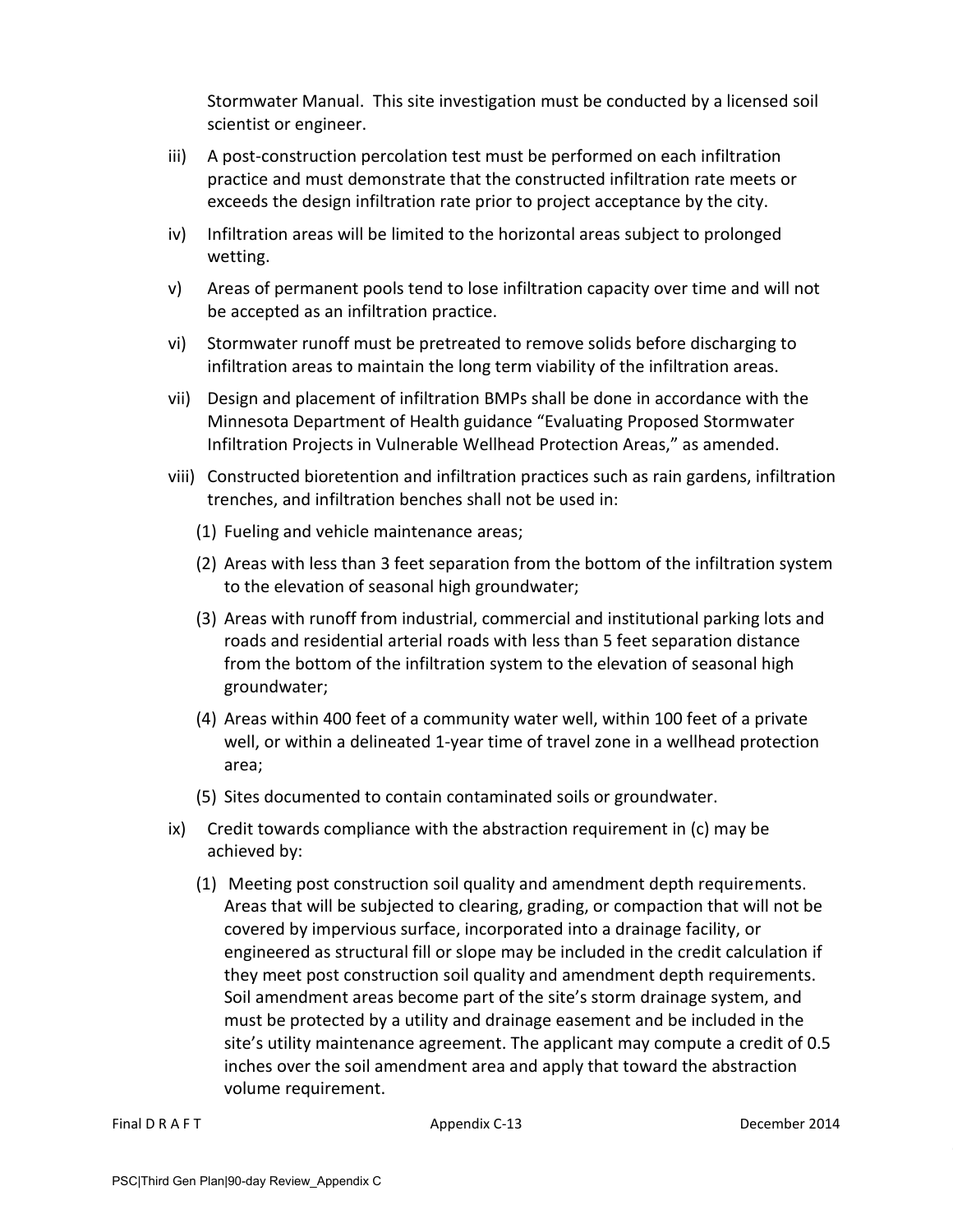- (a) A minimum 8-inch depth of compost amended soil or imported topsoil shall be placed in all areas of the project site being considered for the abstraction credit. Before the soil is placed, the subsoil must be scarified (loosened) at least 4 inches deep, with some incorporation of the amended soil into the existing subsoil to avoid stratified layers.
- (b) Soil amendment may be achieved by either mixing 2 inches of approved compost into the 8 inches of soil depth, or by mixing a custom-calculated amount of compost to achieve 8 inches of uncompacted soil depth with a minimum organic content of five percent.
- (c) The amended areas must pass a 12-inch probe test during the site final inspection, in accordance with the Commission's testing procedure. Once amended, soil areas must be protected from recompaction.
- (2) Preserving undisturbed forest or grassland conservation areas. Conservation areas must remain undisturbed during construction and must be protected by a permanent conservation easement prescribing allowable uses and activities on the parcel and preventing future development. A long-term vegetation management plan describing methods of maintaining the conservation area in a natural vegetative condition must be submitted with the stormwater management plan. The applicant may compute a credit of 0.5 inches over the conservation area and apply that toward the abstraction volume requirement.
- (3) Providing wetland buffers in excess of minimum requirements. Areas eligible for credit must meet all wetland buffer requirements, must be monumented and shown on the construction plans. The applicant may compute a credit of 0.5 inches over the excess buffer area and apply that toward the abstraction volume requirement.
- (4) Disconnecting impervious surface by redirecting runoff across a pervious surface or into an engineered bioinfiltration facility. Impervious disconnection must be designed to prevent any reconnection of runoff with the storm drain system. The applicant may subtract the disconnected impervious surface area from the total impervious surface area used to compute the required abstraction volume.
- x) Alternative to (c), runoff may be directed to a downstream facility within the same hydrologic subwatershed that has sufficient capacity to provide the required volume management. This means that no volume management may be required for an individual development provided there is a regional facility designed and constructed to accommodate the volume from this property.
- d) Where infiltration is not advisable or infeasible due to site conditions, *biofiltration* must be provided for that part of the abstraction volume that is not abstracted by other BMPs. Where biofiltration is infeasible, at a minimum filtration through a medium that incorporates organic material, iron fillings, or other material to reduce soluble phosphorus must be provided.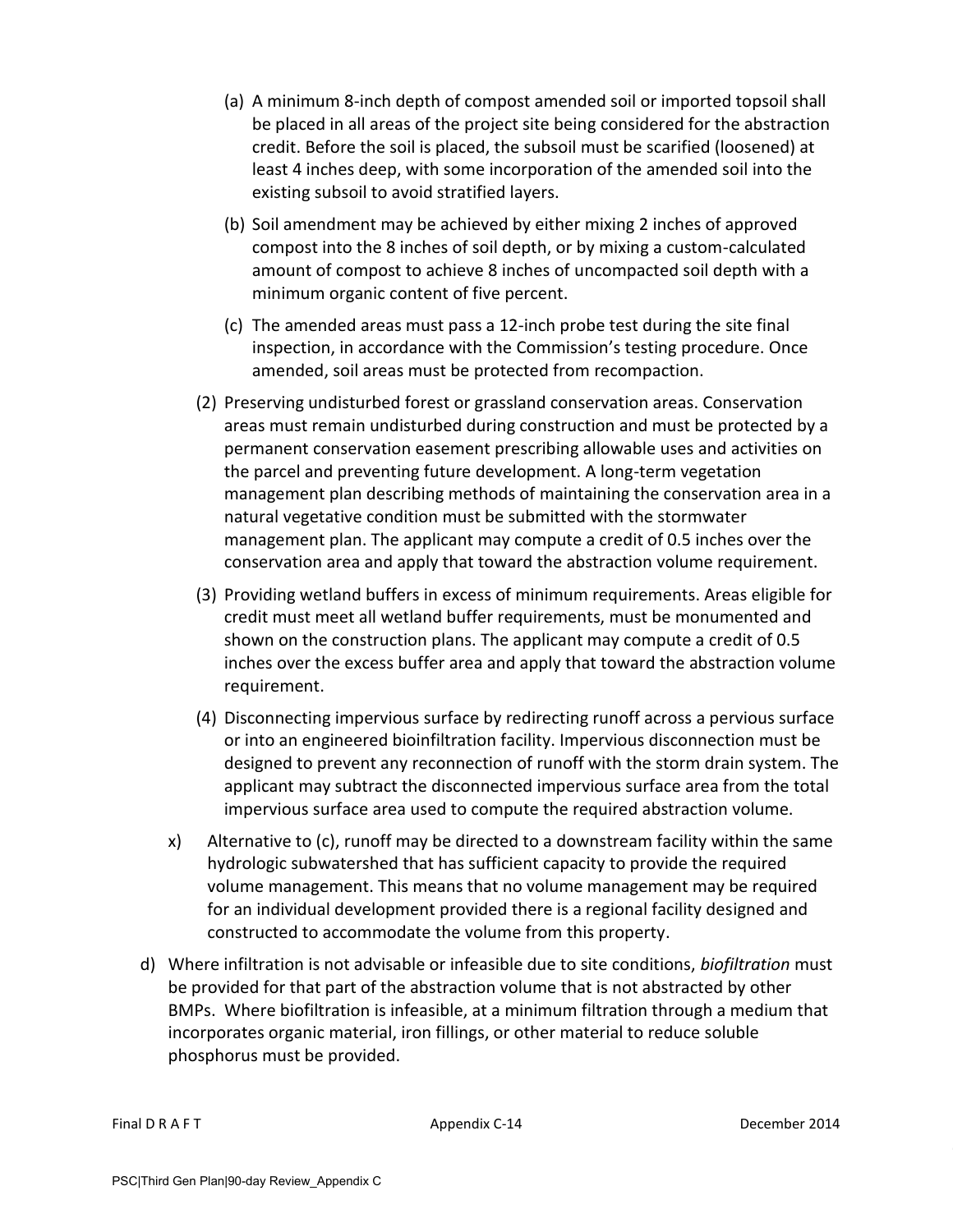- e) There shall be *no net increase in total phosphorus (TP) or total suspended solids (TSS)* from pre-development land cover to post-development land cove. Pre-development land cover is defined as the predominant land cover over the previous 10 years. The TP and TSS export coefficients to be used to calculate predevelopment and postdevelopment land use loadings are set forth in Commission project review guidance.
	- i) Full infiltration of one point one (1.1) inches of runoff from all impervious surface will satisfy (e).
	- ii) If it is not feasible to achieve the full 1.1 inch infiltration requirement, a combination of BMPs may be used to achieve the no-net-increase requirement.
	- iii) If permanent sedimentation and water quality ponds are used they shall be designed to the Wet Pond Design Standards set forth on Appendix A to these Rules and provide:
		- (1) Water quality features consistent with NURP criteria and best management practices.
		- (2) A permanent wet pool with dead storage of at least the runoff from a 2.5-inch storm event.
	- iv) Alternative to (e), runoff may be directed to a downstream facility within the same hydrologic subwatershed that has sufficient capacity to provide the required treatment. This means that no treatment may be required for an individual development provided there is a regional facility designed and constructed to accommodate the flow from this property.

## **4. WAIVERS.**

- a) The Commission may waive the on-site runoff rate, volume and water quality control design criteria as noted above, if a municipality has an off-site stormwater facility that provides equivalent control and treatment of runoff that conforms to Commission standards.
- b) The design criteria for infiltration may be waived for sites with total impervious surface of less than one acre if infiltration BMPs have been incorporated to the maximum extent possible.
- **5. EXHIBITS.** The following exhibits shall accompany the project review application (one set full size, one set reduced to a maximum size of 11" x 17", and one electronic set in pdf format). All plans must be signed by a licensed professional engineer registered in Minnesota.
	- a) Property lines and delineation of lands under ownership of the applicant.
	- b) Delineation of the subwatershed contributing runoff from off-site, proposed and existing subwatersheds on-site, emergency overflows and watercourses.
	- c) Proposed and existing stormwater facilities location, alignment and elevation.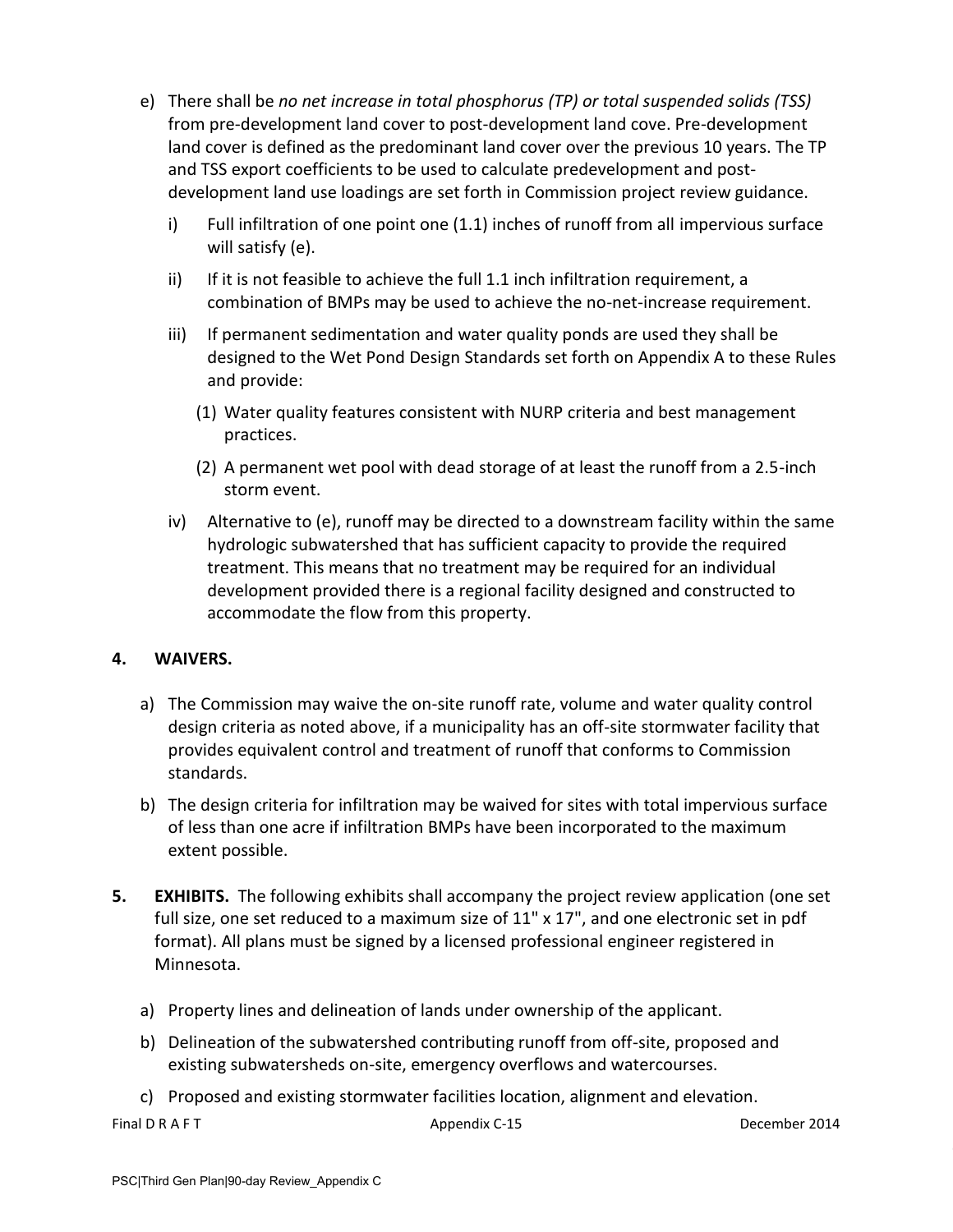- d) Delineation of existing on-site wetland, marsh, shoreland and floodplain areas.
- e) Where infiltration or filtration is used as a stormwater management practice, identification, description, results of double-ring infiltrometer tests, and permeability and approximate delineation of site soils and seasonal high groundwater elevation in both existing and proposed as-developed condition.
- f) Existing and proposed ordinary high and 1% chance (100-year) water elevations on-site.
- g) Existing and proposed site contour elevations at 2-foot intervals, referenced to NAVD (1988 datum). If NAVD 1988 is not used, applicant must specify the datum used and the appropriate conversion factor.
- h) Construction plans and specifications of all proposed stormwater management facilities, including design details for outlet controls.
- i) Runoff volume and rate analysis for the 2-year, 10-year, and 100-year critical storm events, existing and proposed.
- j) Pre-construction and post-construction annual runoff volume (ac-ft), annual total phosphorus (lbs/yr), and annual total suspended solids (lb/yr).
- k) All hydrologic, water quality and hydraulic computations made in designing the proposed stormwater management facilities.
- l) A narrative describing the pre-and post-construction drainage conditions and the postconstruction BMPs incorporated in the plans.
- m) Applications requesting a soil management credit must include a Soil Management Plan (SMP) that shall include an 11" x 17" or larger site map indicating areas where soils will be amended, and calculations for soil volumes to be stockpiled and amounts and specifications of amendment or topsoil to be imported to achieve specified minimum organic matter content.
- n) Delineation of any ponding, flowage or drainage easements, or other property interests, to be dedicated for stormwater management purposes.
- **6. MAINTENANCE**. All stormwater management structures and facilities shall be maintained in perpetuity to assure that the structures and facilities function as originally designed. The owner of any water quality treatment device if not a governmental unit shall provide to the member city, in a form acceptable to the Commission, a recordable agreement detailing an operations and maintenance plan that assures that the structure(s) will be operated and maintained as designed.
- **7. EASEMENTS**. The member city shall obtain from the applicant, in form acceptable to the Commission, recordable temporary and perpetual easements for ponding, flowage and drainage purposes over hydrologic features such as waterbodies, wetlands, buffers, floodplain and stormwater basins and other permanent BMPs. The easements shall include the right of reasonable access for inspection, monitoring, maintenance and enforcement purposes.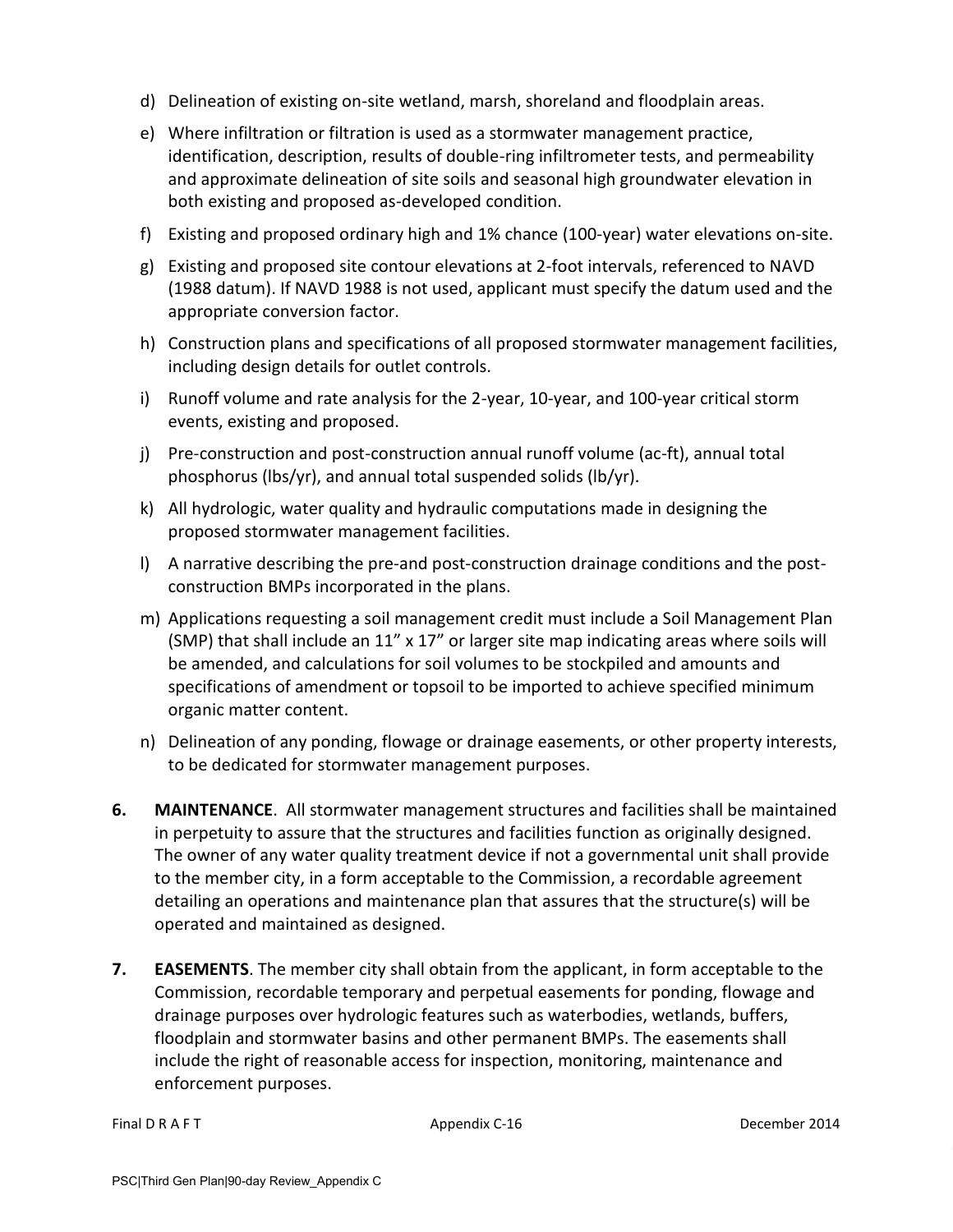**8. COVENANTS**. The Commission may require as a condition of project review approval that the member city shall require that the land be subjected to restrictive covenants or a conservation easement, in form acceptable to the Commission, to prevent the future expansion of impervious surface and the loss of infiltration capacity.

#### <span id="page-20-0"></span>**RULE E. EROSION AND SEDIMENT CONTROL**

- **1. POLICY**. It is the policy of the Commission to control runoff and erosion and to retain or control sediment on land during land disturbing activities by requiring the preparation and implementation of erosion and sediment control plans.
- **2. REGULATION**. No person or political subdivision shall commence a land disturbing activity or the development or redevelopment of land for which a project review is required under Rule D without first submitting to and obtaining approval of a project review from the Commission that incorporates an erosion and sediment control plan for the activity, development or redevelopment.
- **3. CRITERIA**. Erosion and sediment control plans shall comply with the following criteria:
	- a) Erosion and sediment control measures shall be consistent with best management practices as demonstrated in the most current version of the MPCA manual "Protecting Water Quality in Urban Areas," and shall be sufficient to retain sediment on-site.
	- b) Erosion and sediment controls shall meet the standards for the General Permit Authorization to Discharge Storm Water Associated with Construction Activity Under the National Pollutant Discharge Elimination System/State Disposal System Permit Program Permit MN R100001 (NPDES General Construction Permit) issued by the Minnesota Pollution Control Agency, except where more specific requirements are required.
	- c) All erosion and sediment controls shall be installed before commencing the land disturbing activity, and shall not be removed until completion.
	- d) The activity shall be phased when possible to minimize disturbed areas subject to erosion at any one time.
- **4. EXHIBITS**. The following exhibits shall accompany the project review application (one set full size, one set reduced to a maximum size of 11" x 17", and one electronic set in pdf format). Erosion and sediment control plans must be prepared by a qualified professional.
	- a) An existing and proposed topographic map showing contours on and adjacent to the land, property lines, all hydrologic features, the proposed land disturbing activities, and the locations of all runoff, erosion and sediment controls and soil stabilization measures.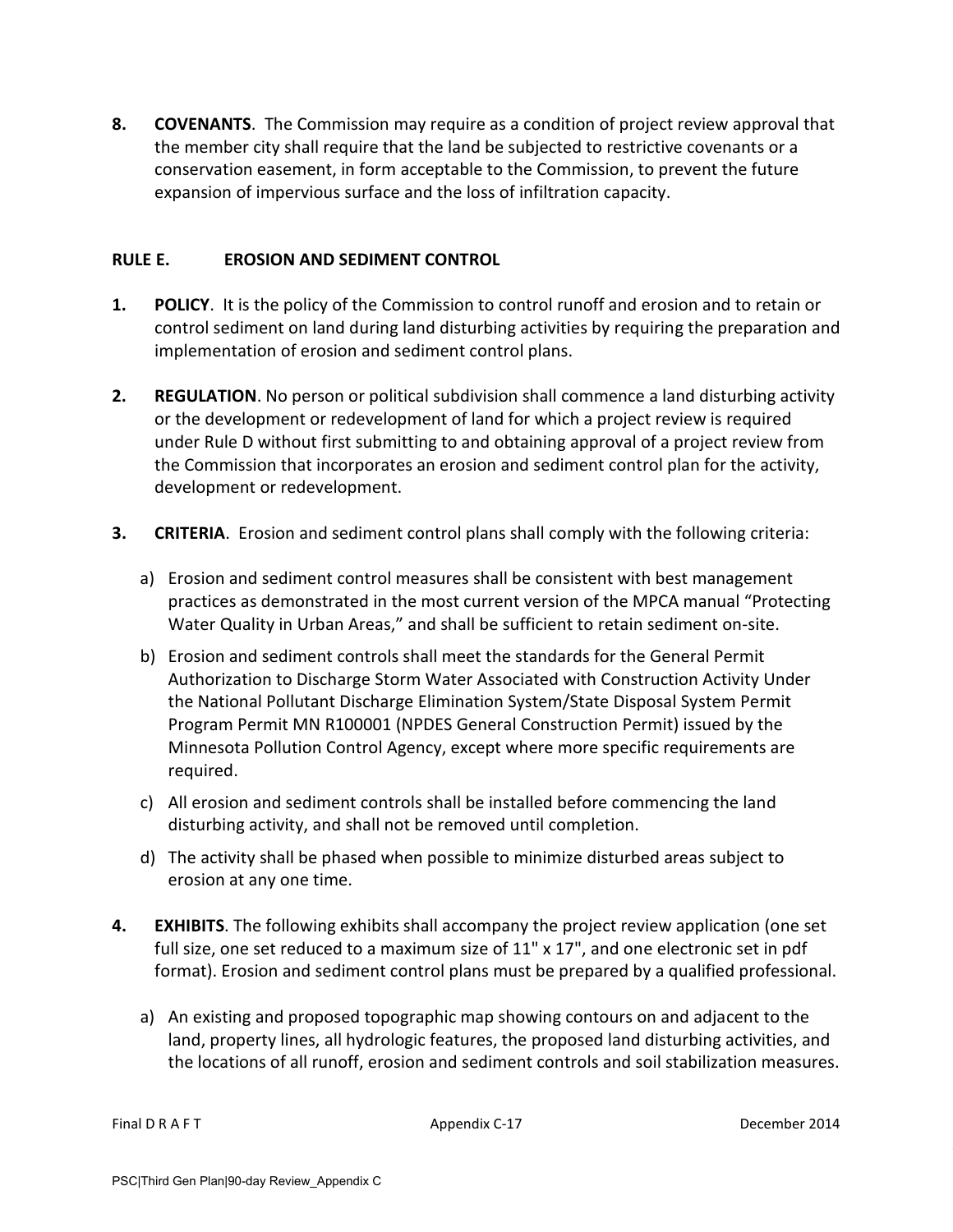- b) Plans and specifications for all proposed runoff, erosion and sediment controls, and temporary and permanent soil stabilization measures.
- c) Detailed schedules for implementation of the land disturbing activity, the erosion and sediment controls, and soil stabilization measures.
- d) Detailed description of the methods to be employed for monitoring, maintaining and removing the erosion and sediment controls, and soil stabilization measures.
- e) Soil borings if requested by the Commission.
- **5. MAINTENANCE**. The project review applicant shall be responsible for proper operation and maintenance of all erosion and sediment controls and soil stabilization measures, in conformance with best management practices and the NPDES permit. The project review applicant shall, at a minimum, inspect and maintain all erosion and sediment controls and soil stabilization measures daily during construction, weekly thereafter, and after every rainfall event exceeding 0.5 inches, until vegetative cover is established.

## <span id="page-21-0"></span>**RULE F. FLOODPLAIN ALTERATION**

- **1. POLICY**. It is the policy of the Commission to prevent and control flooding damage by:
	- a) Preserving existing water storage capacity below the 100-year critical flood elevation on all waterbodies in the watershed to minimize the frequency and severity of high water.
	- b) Minimizing development in the floodplain that will unduly restrict flood flows or aggravate known high water problems.
	- c) Requiring compensatory storage for floodplain fill.
- **2. REGULATION**. No person or political subdivision shall alter or fill land below the 100-year critical flood elevation of any public waters watercourse, public waters wetland, or other wetland without first obtaining an approved project review from the Commission.

## **3. CRITERIA**.

- a) Floodplain alteration or filling shall not cause a net decrease in flood storage capacity below the projected 1% (100-year) critical flood elevation or alter the timing of flooding unless it is shown that the proposed alteration or filling, together with the alteration or filling of all other land on the affected reach of the waterbody to the same degree of encroachment as proposed by the applicant, will not cause high water or aggravate flooding on other land and will not unduly restrict flood flows.
- b) All new structures shall be constructed with the low floor at the elevation required in the municipality's ordinance, however, in no case shall the low floor be less than two feet above the regulatory elevation.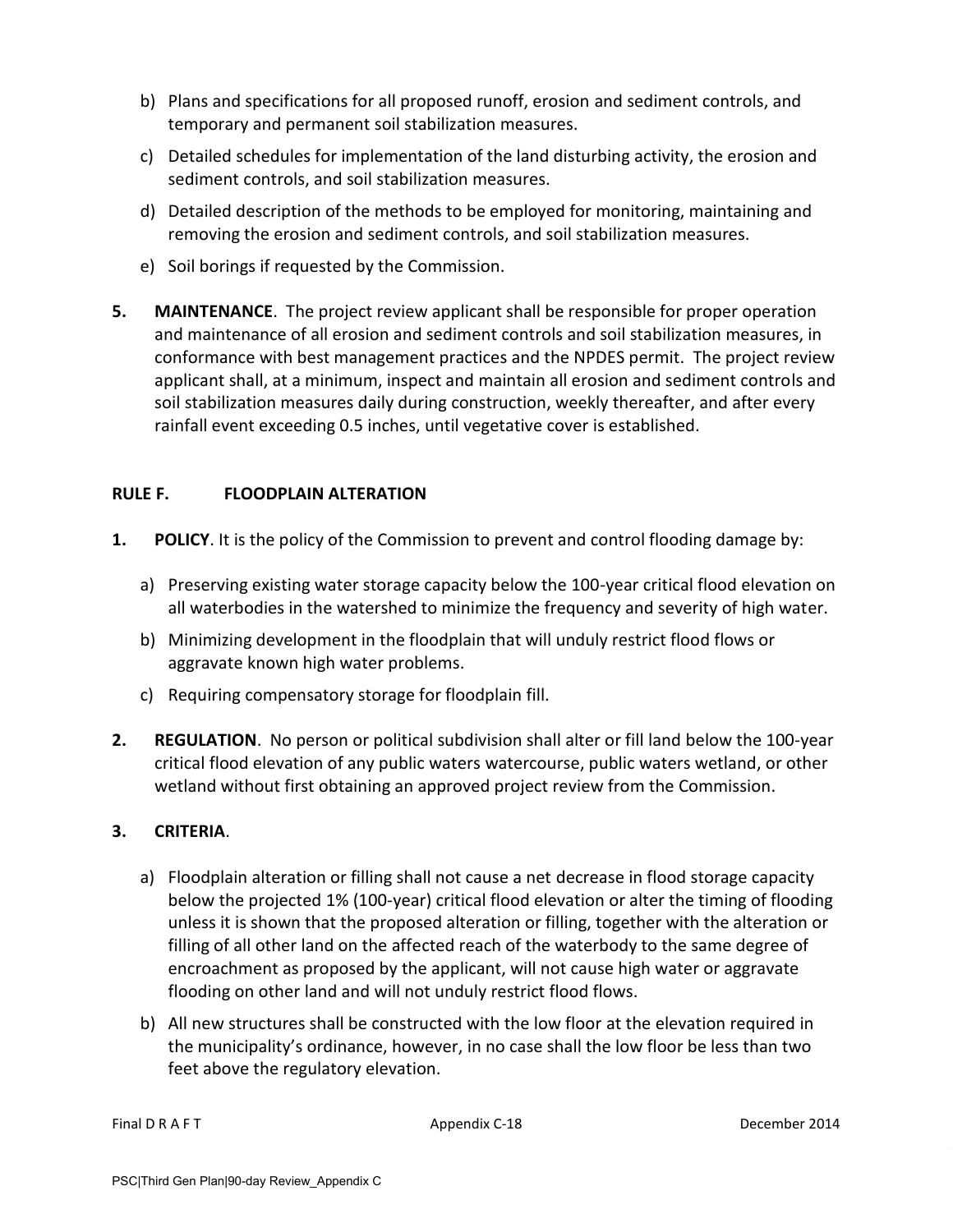- **4. EXHIBITS**. The following exhibits shall accompany the project review` application (one set full size, one set reduced to a maximum size of 11" x 17", and one electronic set in pdf format):
	- a) Site plan showing boundary lines, delineation and existing elevation contours of the work area, ordinary high water level, and 1% (100-year) critical flood elevation. All elevations shall be referenced to the NAVD 1988 datum. If NAVD 1988 is not used, applicant must specify the datum used and the appropriate conversion factor.
	- b) Grading plan showing any proposed elevation changes.
	- c) Preliminary plat of any proposed subdivision.
	- d) Determination by a registered professional engineer of the 100-year critical flood elevation before and after the proposed activity.
	- e) Computation of the change in flood storage capacity as a result of the proposed alteration or fill.
	- f) Erosion and sediment control plan which complies with these Rules.
	- g) Soil boring logs and report if available.
- **5. EXCEPTIONS**. If a municipality has adopted a floodplain ordinance that prescribes an allowable degree of floodplain encroachment, the applicable ordinance shall govern the allowable degree of encroachment and no project review will be required under this Floodplain Alteration Rule.

## <span id="page-22-0"></span>**RULE G. WETLAND ALTERATION**

- **1. POLICY**. It is the policy of the Commission to preserve and protect wetlands for their water quality, stormwater storage, habitat, aesthetic, and other attributes by:
	- a) Achieving no net loss in the quantity, quality and biological diversity of wetlands in the watershed.
	- b) Increasing the quantity, quality and biological diversity of wetlands in the watershed by restoring or enhancing diminished or drained wetlands.
	- c) Enforcing mitigation of direct or indirect impacts from activities that destroy or diminish the quantity, quality and biological diversity of watershed wetlands.
	- d) Replacing affected wetlands where sequencing demonstrates that avoidance is not feasible.
- **2. REGULATION**. No person or political subdivision shall drain, fill, excavate or otherwise alter a wetland without first obtaining the approval of a wetland replacement plan from the local government unit with jurisdiction over the activity. Mitigation of wetland impacts will be considered in the following sequence: 1) mitigated by enhancing the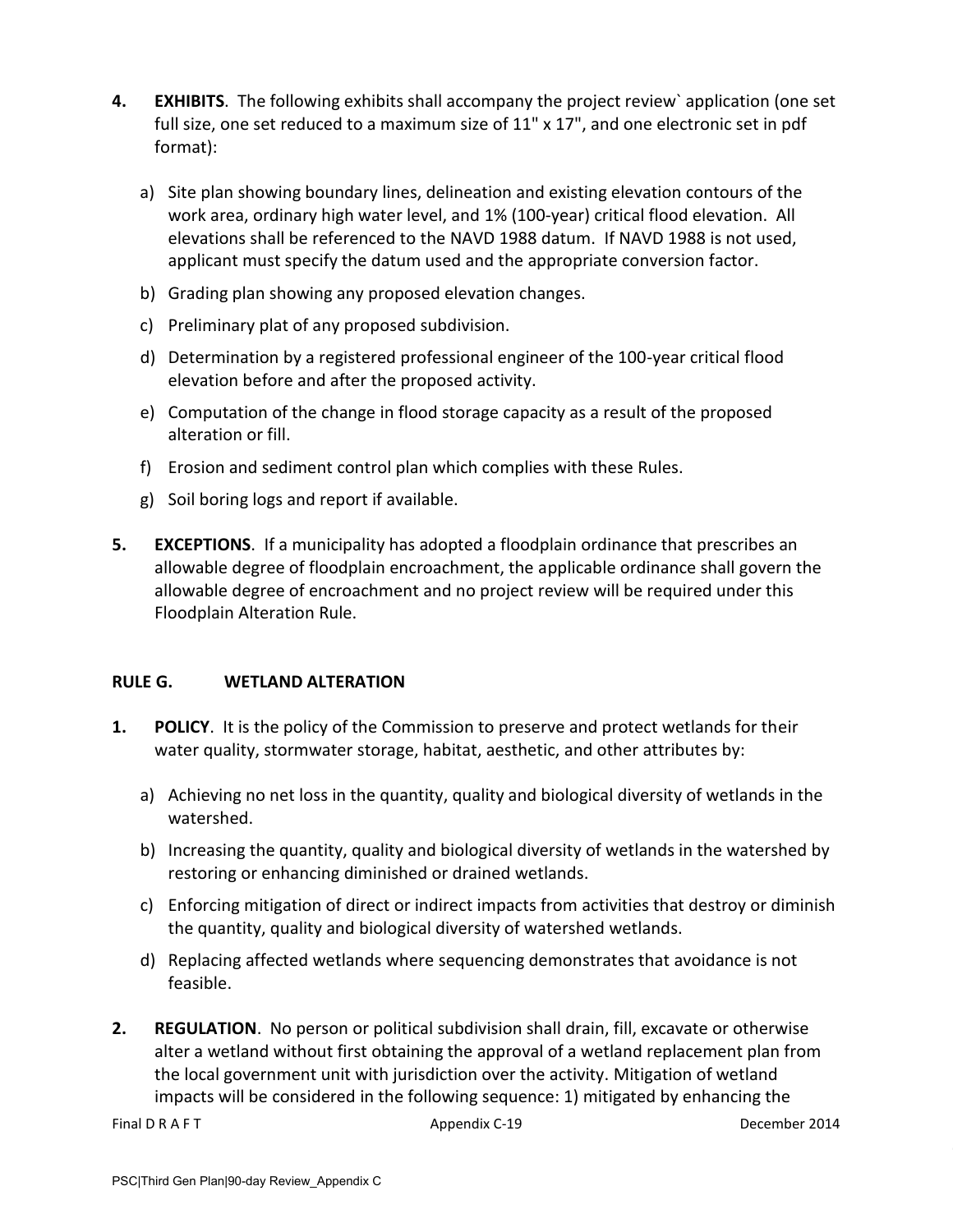impacted wetland; 2) mitigated within the subcatchment of the impacted wetland; 3) mitigated in the drainage area of the impacted wetland; 4) mitigated in the watershed of the impacted wetland; 5) mitigated through purchase of wetland bank credits.

## **3. CRITERIA**.

- a) Any drainage, filling, excavation or other alteration of a wetland shall be conducted in compliance with Minnesota Statutes, section 103G.245, the Wetland Conservation Act, and regulations adopted thereunder.
- b) A wetland may be used for stormwater storage and treatment only if pre-treatment is provided and the use will not adversely affect the function and public value of the wetland as determined by the local government unit.
- c) Other activities which would change the character of a wetland shall not diminish the quantity, quality or biological diversity of the wetland.
- **4. LOCAL GOVERNMENT UNIT**. The Commission will serve as the local government unit (LGU) for administration of the Wetland Conservation Act (WCA) for those cities that have designated the Commission to serve in that capacity. If a member city has not designated the Commission as the LGU for the administration of the WCA, they shall be responsible for administering the WCA. MnDOT serves as the LGU on its right of way.

## <span id="page-23-0"></span>**RULE H. BRIDGE AND CULVERT CROSSINGS**

- **1. POLICY**. It is the policy of the Commission to maintain channel profile stability and conveyance capacity by regulating crossings of watercourses for driveways, roads and utilities.
- **2. REGULATION**. No person or political subdivision shall construct or improve a road, driveway or utility crossing across any public waters watercourse or county ditch without first submitting to the Commission and receiving approval of a project review.
- **3. CRITERIA**. Crossings shall:
	- a) Retain adequate hydraulic capacity to pass the 100-year flow and maintain the 100-year flow profile, if available.
	- b) Mimic the existing base flow (1-year, 2-year) conditions.
	- c) Not adversely affect water quality.
	- d) Represent the "minimal impact" solution to a specific need with respect to all reasonable alternatives.
	- e) Allow for future erosion, scour, and sedimentation maintenance considerations.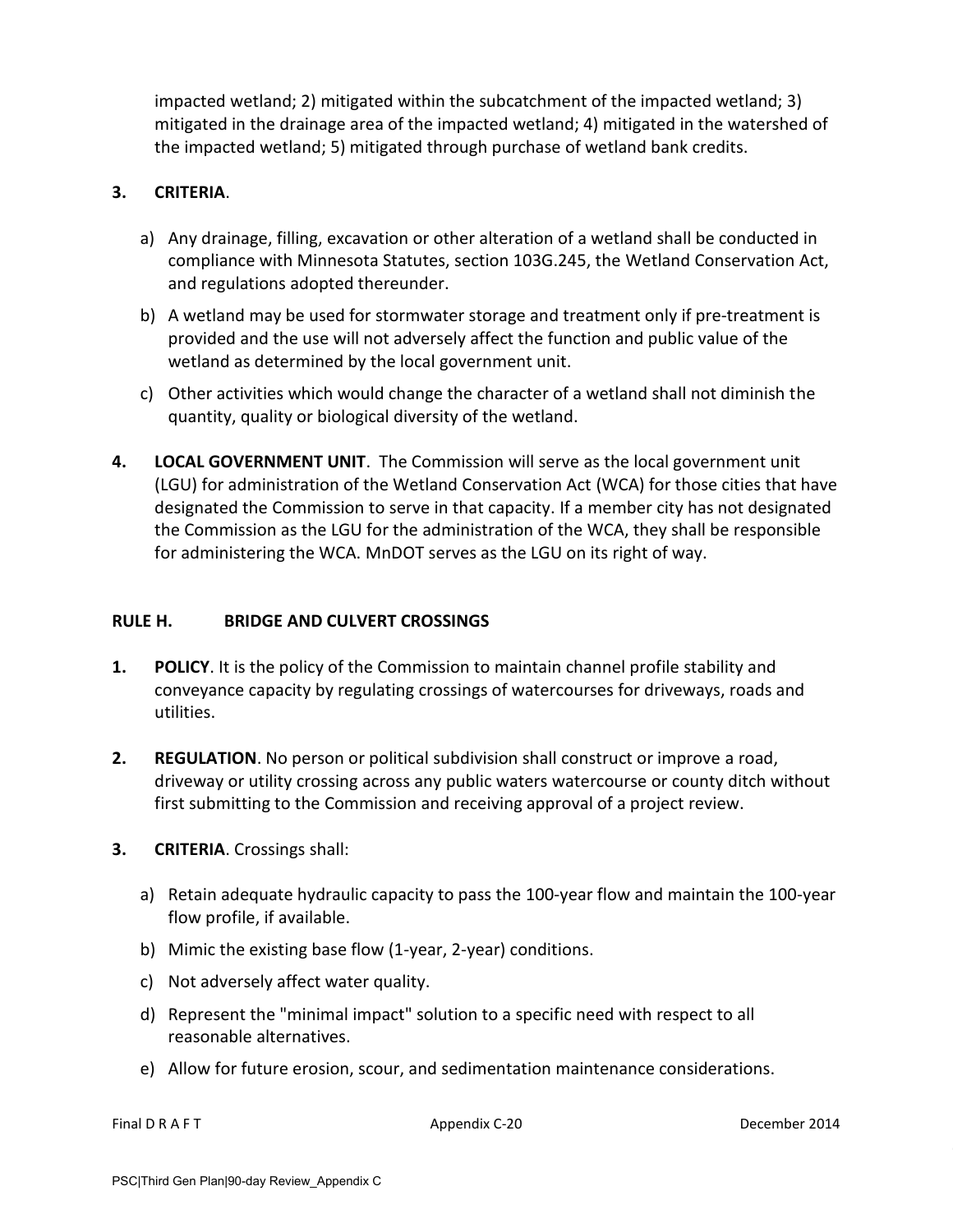- f) If the project proposes changing the FEMA FIS profile,, a FEMA map revision must be obtained.
- g) If the project requires a DNR Work in Public Waters permit, the conditions of that permit must be satisfied.
- **4. EXHIBITS**. The following exhibits shall accompany the project review application (one set full size, one set reduced to a maximum size of 11" x 17", and one electronic set in pdf format):
	- a) Construction plans and specifications.
	- b) Analysis prepared by a registered professional engineer showing the effect of the project on hydraulic capacity and water quality.
	- c) An erosion and sediment control plan that complies with these Rules.

## **5. MAINTENANCE**.

- a) The maintenance, reconstruction and stabilization of any public crossing shall be the responsibility of the political subdivision with jurisdiction over the crossing.
- b) The maintenance, reconstruction and stabilization of any private crossing shall be the responsibility of the owner of the crossing.
- c) If a crossing over any public waters watercourse is determined by the Commission to be causing significant erosion, the Commission may notify the member city where said crossing is located and the member city may order the owner of the crossing to make necessary repairs or modifications to the crossing and outlet channel.

## <span id="page-24-0"></span>**RULE I. BUFFER STRIPS**

- **1. POLICY**. It is the policy of the Commission to maintain the water quality and ecological functions provided by watercourses and wetlands by requiring the development of vegetated buffers around watercourses, lakes and wetlands where development and redevelopment occurs, and to encourage the installation of vegetated buffers around all watercourses and wetlands. Vegetative buffers reduce the impact of surrounding development and land use on watercourse, lake and wetland functions by stabilizing soil to prevent erosion, filtering sediment from runoff, and moderating water level fluctuations during storms. Buffers provide essential habitat for wildlife. Requiring buffers recognizes that watercourse, lake and wetland quality and function are related to the surrounding upland.
- **2. REGULATION**. No person or political subdivision shall commence a land disturbing activity or the development or redevelopment of land for which a project review is required under Rule D on land that contains or is adjacent to a watercourse, lake or wetland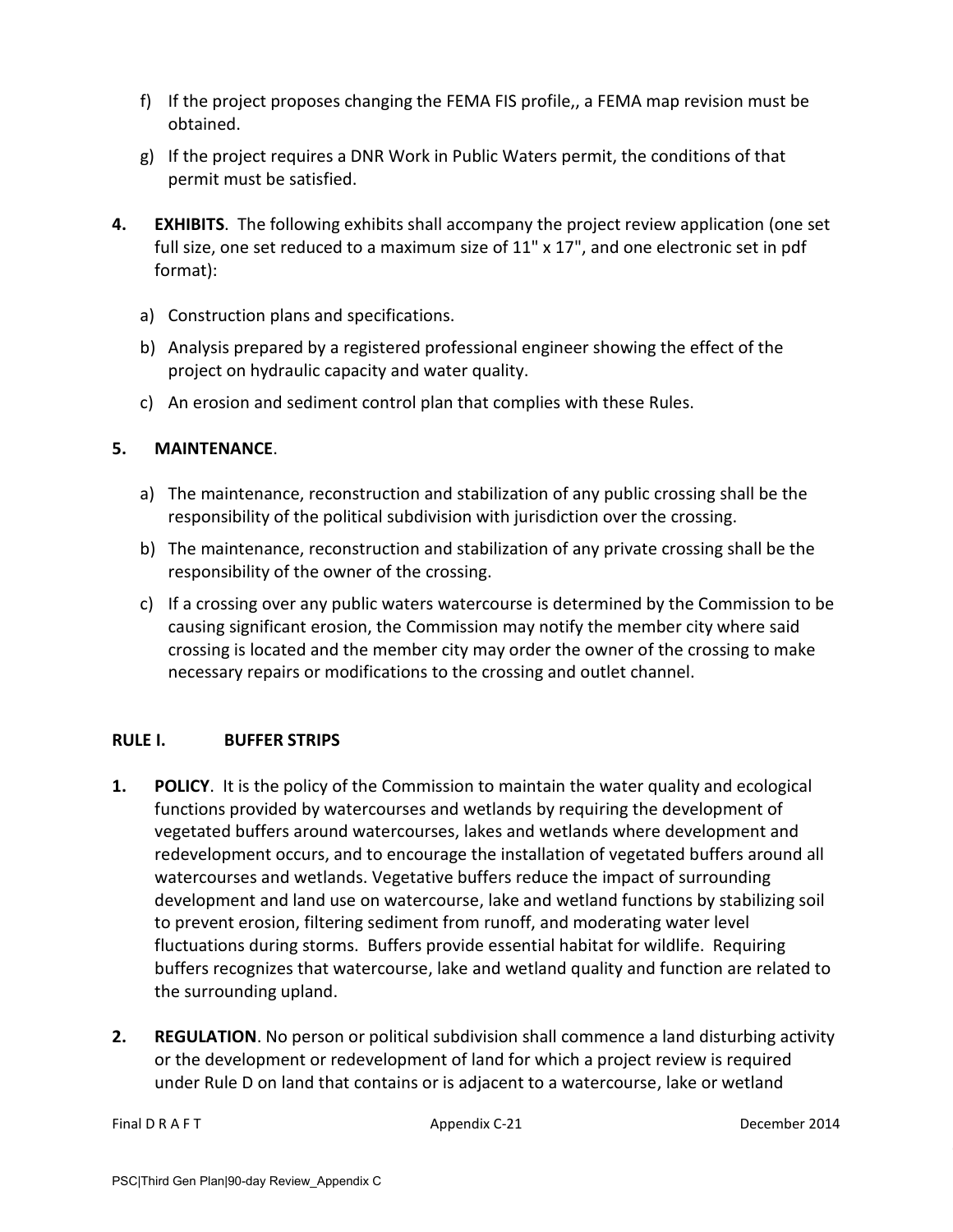without first submitting to and obtaining approval of a project review from the Commission that incorporates a vegetated buffer strip between the development or redevelopment and the watercourse or wetland.

#### **3. GENERAL PROVISIONS**.

- a) This Rule shall apply to all lands containing or abutting watercourses, lakes or wetlands that are subject to a project review under these Rules. Watercourses, lakes and wetlands shall be subject to the requirements established herein, and other applicable federal, state and local ordinances and regulations. If a municipality has a buffer strip requirement that has been reviewed and approved by the Commission, the municipal regulation shall have precedence over the Commission's Rules.
- b) An applicant shall determine whether any watercourse, lake or wetland exists, and shall delineate the boundary for any wetland on the land. An applicant shall not be required to delineate wetlands on adjacent property, but must review available information to estimate the wetland boundary.
- c) Documentation identifying the presence of any watercourse, lake or wetland on the applicant's land, including wetland delineation and buffer strip vegetation evaluation, must be provided to the Commission with a project review application.
- d) Wetland and buffer strip identifications and delineations shall be prepared in accordance with state and federal regulations.
- **4. CRITERIA**. The following standards apply to all lands that contain or abut a watercourse, lake or wetland:
	- a) BMPs shall be followed to avoid erosion and sedimentation during land disturbing activities.
	- b) When a buffer strip is required the applicant shall, as a condition to issuance of an approved project review:
		- i) Submit to the member city, in a form acceptable to the Commission, a recordable conservation easement for protection of approved buffer strips. The easement shall describe the boundaries of the watercourse or wetland and buffer strips, identify the monuments and monument locations, and prohibit any of the alterations set forth in Paragraph 5(e) below and the removal of the buffer strip monuments within the buffer strip or the watercourse or wetland.
		- ii) Submit to the member city, in a form acceptable to the Commission, an executed buffer maintenance plan and agreement for the first two growing seasons following establishment, and providing an escrow or an alternate surety to assure successful vegetation establishment.
		- iii) Install the wetland monumentation required by Paragraph 7 below.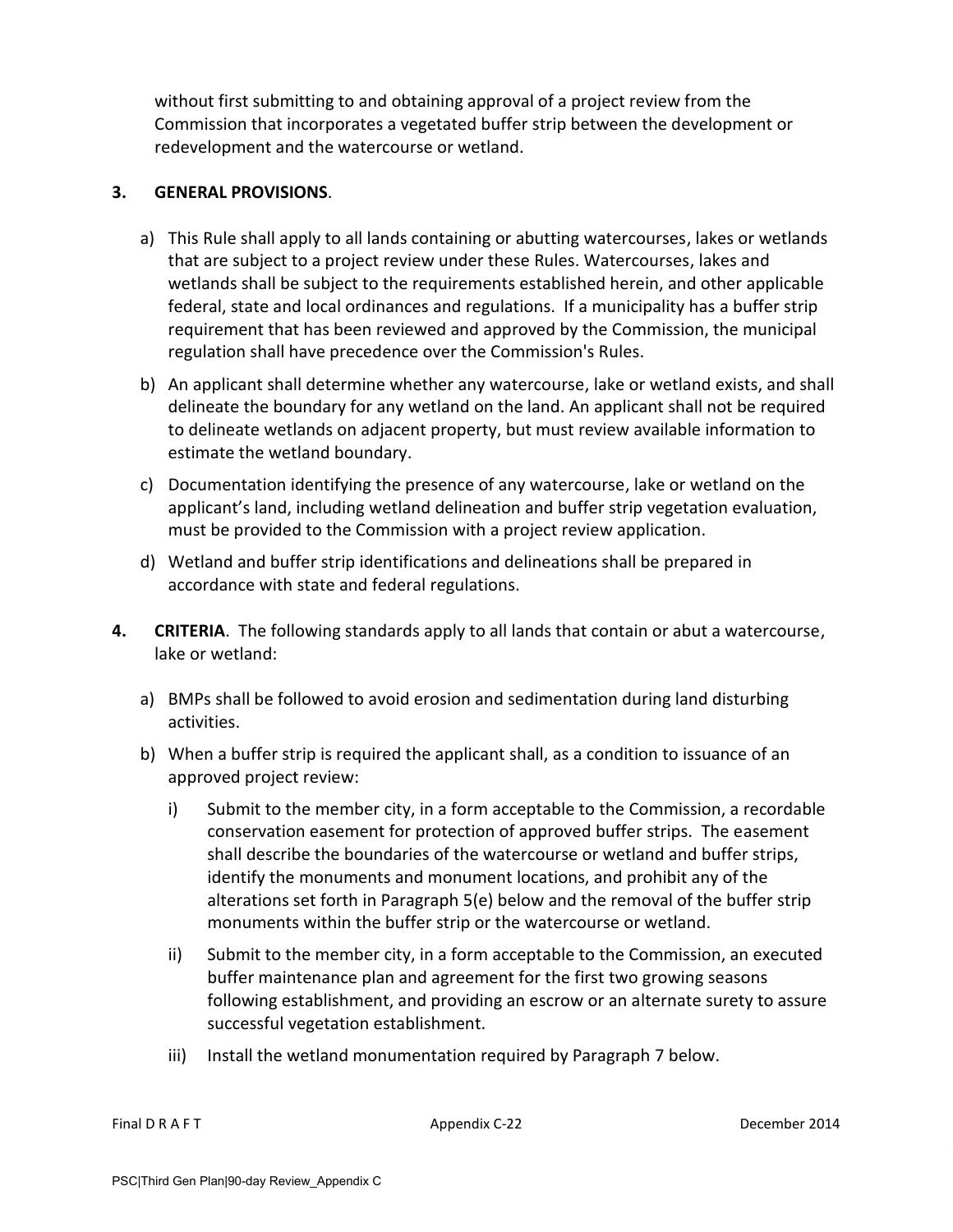c) All open areas within the buffer strip shall be seeded or planted in accordance with Paragraph 8 below. All seeding or planting shall be completed prior to removal of any erosion and sediment control measures. If construction is completed after the end of the growing season, erosion and sediment control measures shall be left in place and all disturbed areas shall be mulched for protection over the winter season.

#### **5. BUFFER STRIPS.**

- a) A buffer strip shall be maintained around the perimeter of all watercourses, lakes or wetlands. The buffer strip provisions of this Rule shall not apply to any parcel of record as of the date of this Rule until such parcel is developed or redeveloped or unless required by a previous project review. The Commission does, however, strongly encourage the installation of buffer strips on all parcels in the watershed.
- b) Buffer strips on watercourses, lakes, and wetlands shall be an average 25 feet wide and a minimum of 10 feet wide. It is recommended that all structures have a minimum 15 foot setback from the buffer strip.
- c) Buffer strips shall apply whether or not the watercourse or wetland is on the same parcel as a proposed development.
- d) Buffer areas disturbed by grading operations must be finish graded to a slope of 6:1 or less or an increase in width of five (5) feet for each one (1) foot decrease in horizontal width (i.e., a 25 required foot buffer width at a 5:1 slope must be 30 feet wide, 4:1 must be 35 feet wide, and 3:1 must be 40 feet wide.)
- e) Buffer strip vegetation shall be established and maintained in accordance with Paragraph 8 below. Buffer strips shall be identified within each parcel by permanent monumentation in accordance with Paragraph 7 below.
- f) Subject to Paragraph 5(g) below, alterations including building, storage, paving, mowing, plowing, introduction of noxious vegetation, cutting, dredging, filling, mining, dumping, grazing livestock, agricultural production, yard waste disposal or fertilizer application, are prohibited within any buffer strip. Noxious vegetation shall be removed to meet state standards. Alterations would not include plantings that enhance the natural vegetation or selective clearing or pruning of trees or vegetation that are dead, diseased or pose similar hazards.
- g) The following activities shall be permitted within any buffer strip, and shall not constitute prohibited alterations under Paragraph 5(f) above:
	- i) Use and maintenance of an unimproved access strip through the buffer, not more than 20 feet in width, for recreational access to the watercourse, lake or wetland and the exercise of riparian rights.
	- ii) Placement, maintenance, repair or replacement of utility and drainage systems that exist on creation of the buffer strip or are required to comply with any subdivision approval or building permit obtained from the municipality or county,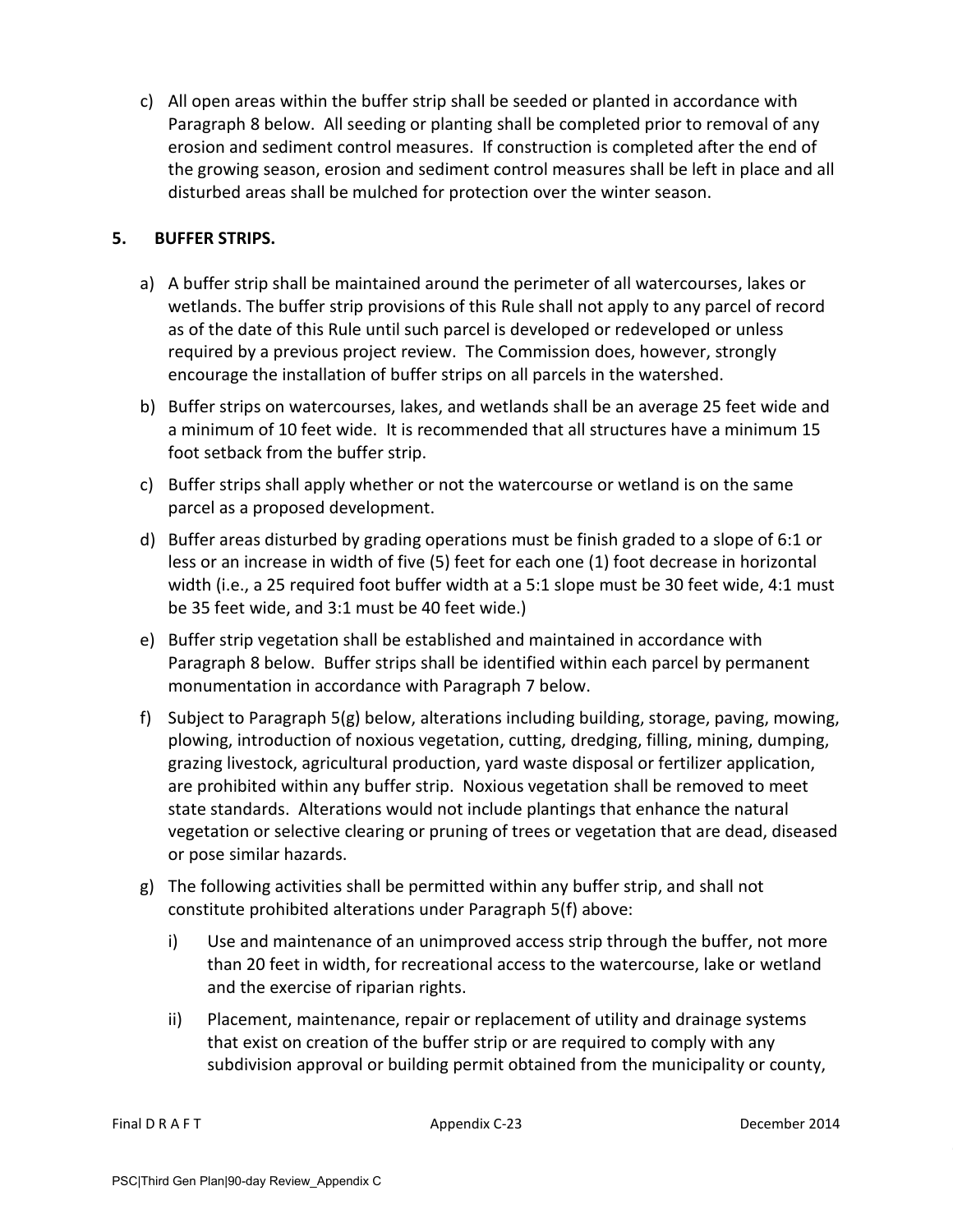so long as any adverse impacts of utility or drainage systems on the function of the buffer strip have been avoided or minimized to the extent possible.

iii) Construction, maintenance, repair, reconstruction, or replacement of existing and future public roads crossing the buffer strip, so long as any adverse impacts of the road on the function of the buffer strip have been avoided or minimized to the extent possible.

## **6. ALTERNATE WETLAND PROTECTION METHODS.**

- a) Should application of the buffer standards in Paragraph 5 above render a parcel of record as of the date of this Rule unbuildable based on current city ordinances, the Watershed engineer may allow alternative methods to protect the wetland. Such methods must include a buffer strip no less than ten feet wide, supplemented by redirection of drainage to a wider area of buffer, or to a Best Management Practice such as a rain garden or vegetated swale.
- b) The use of alternative wetland protection methods will be evaluated as part of the review of a stormwater management plan under these Rules. Alternative wetland protection methods must be in keeping with the spirit and intent of this Rule.
- **7. MONUMENTATION**. A monument shall be required at each parcel line where it crosses a buffer strip and shall have a maximum spacing of 200 feet along the edge of the buffer strip. Additional monuments shall be placed as necessary to accurately define the edge of the buffer strip. A monument shall consist of a post and a buffer strip sign meeting Commission standards. The signs shall include warnings about mowing, disturbing or developing the buffer strip.

## **8. VEGETATION**.

- a) Where acceptable natural vegetation exists in buffer strip areas, the retention of such vegetation in an undisturbed state is required unless an applicant receives approval to replace such vegetation. A buffer strip has acceptable natural vegetation if it:
	- i) Has a continuous, dense layer of native vegetation that has been uncultivated or unbroken for at least 5 consecutive years; or
	- ii) Has an overstory of native trees and/or shrubs that has been uncultivated or unbroken for at least 5 consecutive years; or
	- iii) Contains a mixture of the plant communities described in Subparagraphs  $8(a)(i)$ and (ii) above that has been uncultivated or unbroken for at least 5 years.
- b) Notwithstanding the performance standards set forth in Paragraph 8(a), the Commission may determine existing buffer strip vegetation to be unacceptable if:
	- i) It contains undesirable plant species including but not limited to common buckthorn, reed canary grass, or species on the Minnesota State Noxious Weeds List; or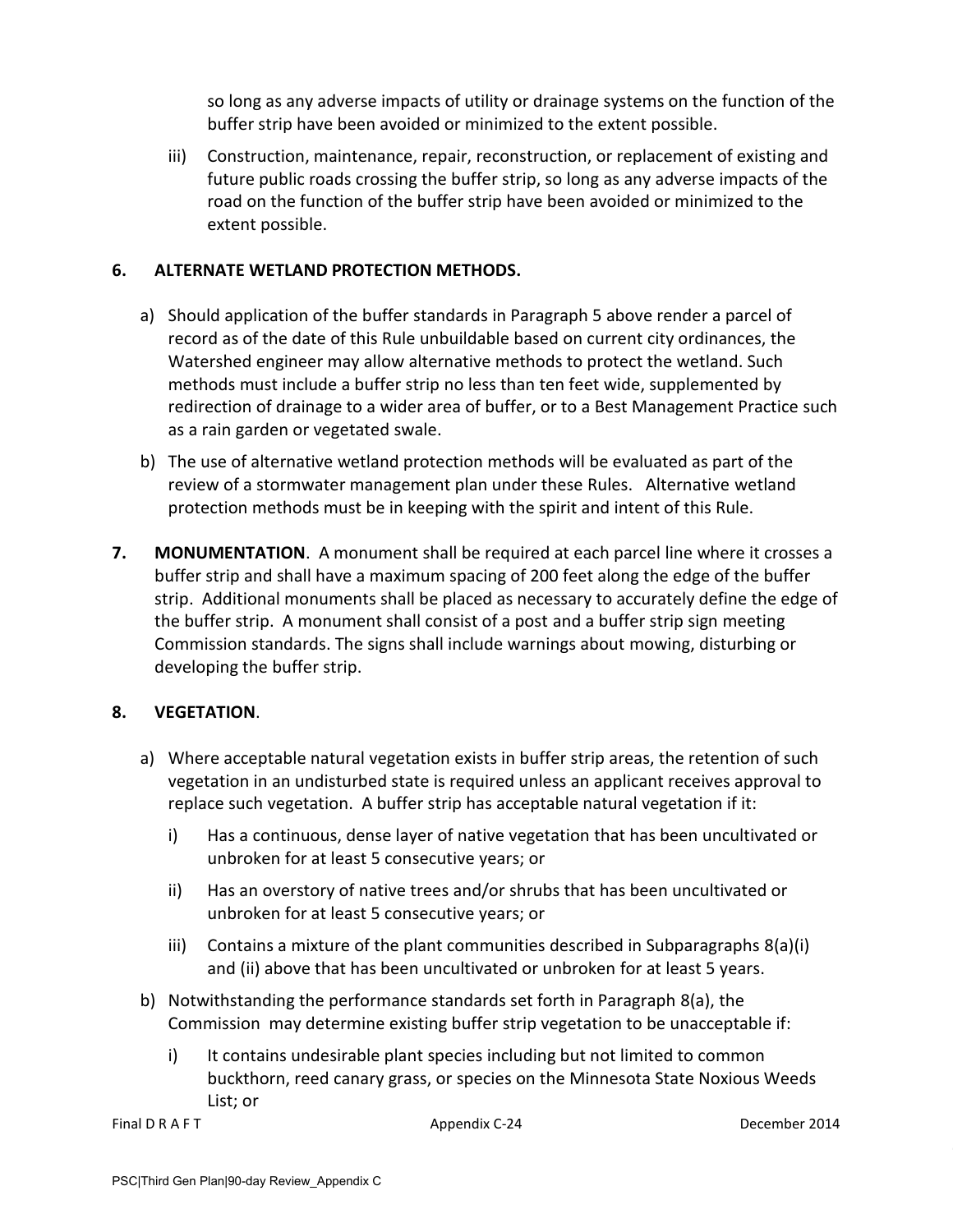- ii) It has topography that tends to channelize the flow of runoff; or
- iii) For some other reason it is unlikely to retain nutrients and sediment.
- iv) Where buffer strips are not vegetated or have been cultivated or otherwise disturbed within 5 years of the project review application, such areas shall be replanted and maintained with native vegetation. The buffer strip plantings must be identified on the project review application. Acceptable buffer strip design and planting methods are detailed in the reference document "Restoring and Managing Native Wetland and Upland Vegetation" (Jacobson 2006, prepared for BWSR and MnDOT).
- c) Buffer strip vegetation shall be established and maintained in accordance with the requirements found in this Paragraph. During the first two full growing seasons, the owner must replant any buffer strip vegetation that does not survive. The owner shall be responsible for reseeding and/or replanting if the buffer strip changes at any time through human intervention or activities. At a minimum the buffer strip must be maintained as a "no mow" area.

#### **9. ENCROACHMENT**.

- a) Buffer strips must be kept free of all materials, equipment and structures, including fences and play equipment. Buffer strips must not be grazed, cropped, logged or mown except as approved by the Commission. The topography of the buffer strips shall not be altered by any means, including paving, plowing, cutting, dredging, filling, mining, or dumping.
- b) Variances.
	- i) Only variances meeting the standards and criteria set forth in Rule K shall be granted.
	- ii) Variances shall not be granted that would circumvent the intent and purposes of this Rule.

#### <span id="page-28-0"></span>**RULE J. FEES**

- **1. POLICY**. The Commission finds that it is in the public interest to require applicants to pay the cost of administering and reviewing project review applications, and inspecting approved activities to assure compliance with these Rules, rather than using the Commission's annual administrative levy for such purposes. The Commission shall by resolution establish a schedule of fees that may be amended from time to time to reflect the cost of providing each service.
- **2. APPLICATION**. Each application for the issuance, transfer or renewal of a project review recommendation under these Rules shall be accompanied by an application fee to defray the cost of processing the application.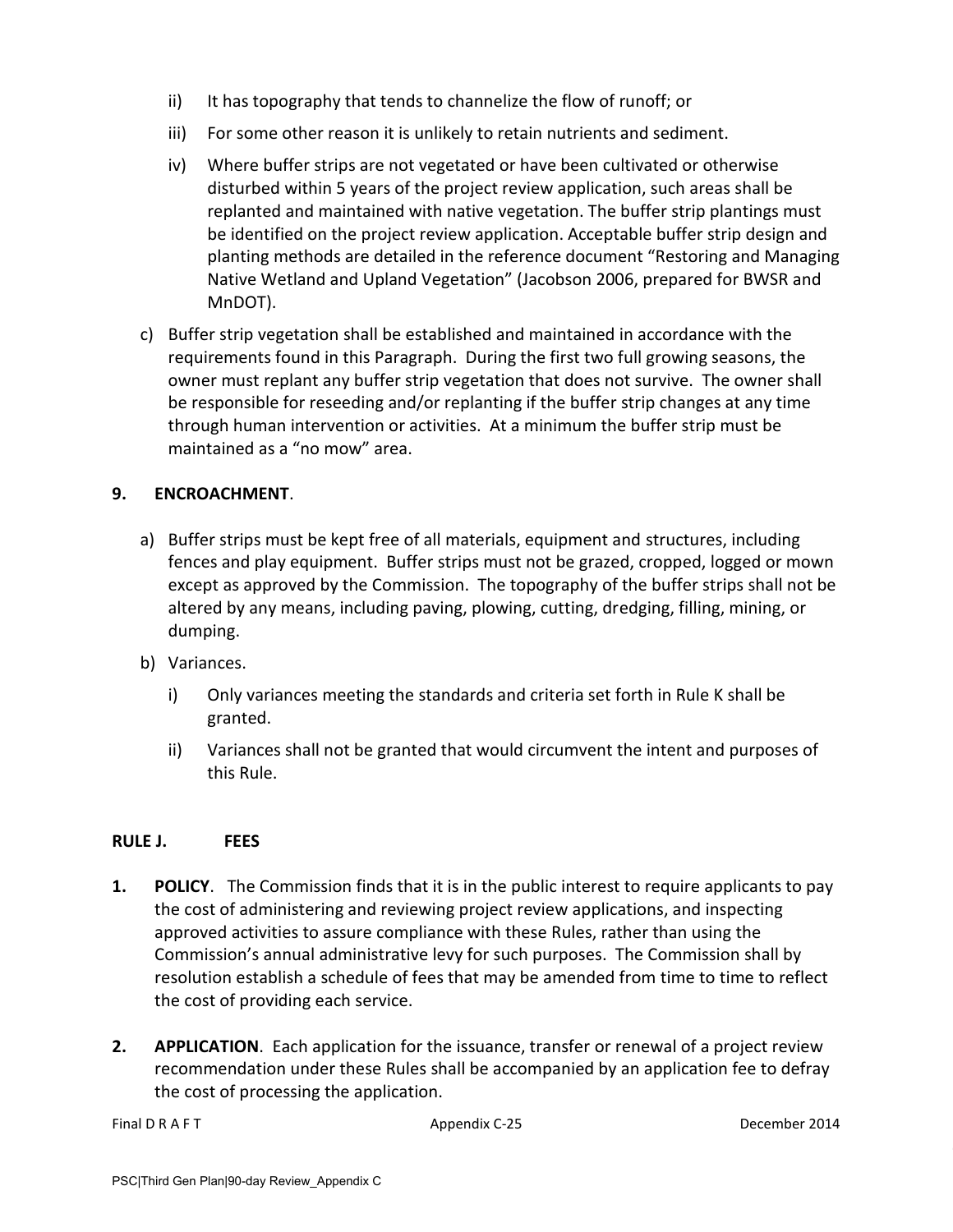- **3. REVIEW**. A project review applicant under these Rules shall pay a fee for the cost of the review and analysis of the proposed activity, including services of engineering, legal, and other consultants. The review fee shall be payable upon the submission of the project review application.
- **4. WETLAND MITIGATION PLAN**. A project review applicant under these rules shall pay a fee for the cost of the review and analysis of a proposed activity involving a wetland mitigation plan in a municipality where the Commission is the LGU. The fee is to cover the costs of engineering, legal, and other consultants and shall be payable upon the submission of the project review application. Should the cost of said wetland mitigation plan review exceed the review fee, the application shall deposit such additional sums as are needed to pay such costs. Failure to pay such costs is grounds to deny the application or suspend review.
- **5. WETLAND MITIGATION PLAN MONITORING**. A project review applicant under these rules in a municipality where the Commission is the LGU shall deposit an escrow to cover the cost of Commission monitoring and annual monitoring plan review for the five-year period. If the escrow amount is insufficient to cover the costs the Commission may require additional funds from the applicant.
- **6. WETLAND MITIGATION SECURITY DEPOSIT**. A project review applicant under these rules in a municipality where the Commission is the LGU shall provide a security to assure that the replacement plan is followed. The amount of the security shall be calculated on a case-by-case basis based on the estimated cost of construction, follow up and contingency. The security may also include an amount determined by the Commission to be sufficient to protect the public in the event the replacement plan does not succeed.
- **7. DEPOSITS**. The Commission will maintain an accounting for all deposits made under this Rule. No interest will be paid to applicants for funds held in deposit.

## <span id="page-29-0"></span>**RULE K. VARIANCES**

- **1. WHEN AUTHORIZED**. The Commission may grant variances from the literal provisions of these Rules. A variance shall only be granted when in harmony with the general purpose and intent of the Rules in cases where strict enforcement of the Rules will cause practical difficulties or particular hardship, and when the terms of the variance are consistent with the Commission's water resources management plan and Minnesota Statutes, chapter 103D.
- **2. HARDSHIP**. "Hardship" as used in connection with the granting of a variance means the land in question cannot be put to a reasonable use if used under the conditions allowed by these Rules; the plight of the applicant is due to circumstances unique to the land and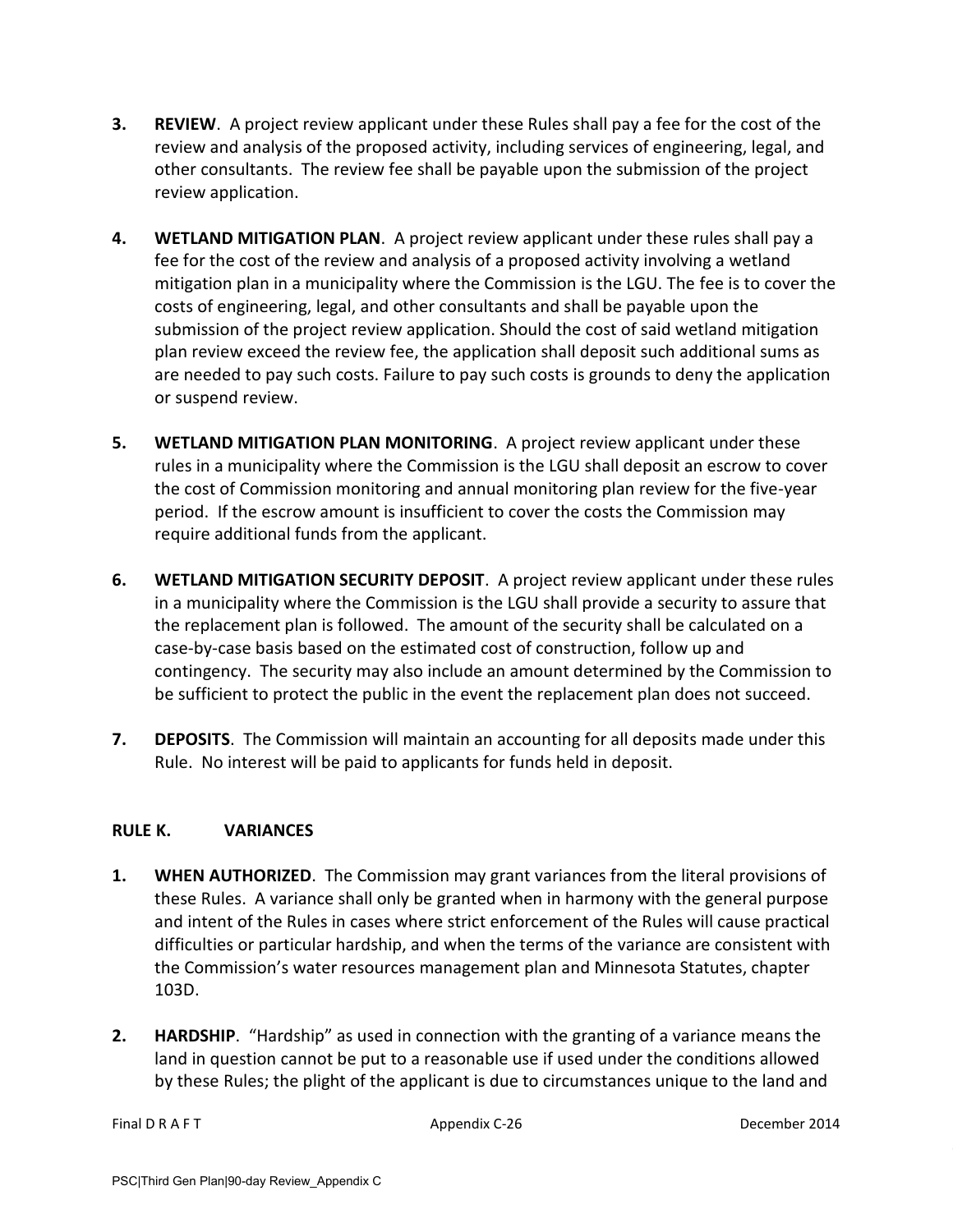not created by the applicant; and the variance, if granted, will not adversely affect the essential character of the locality and other adjacent land. Economic considerations alone shall not constitute a hardship if a reasonable use for the land exists under the terms of these Rules. Conditions may be imposed in the granting of a variance to insure compliance and to protect adjacent land and the public health and general welfare of the Commission.

- **3. PROCEDURE**. An application for a variance shall describe the practical difficulty or particular hardship claimed as the basis for the variance. The application shall be accompanied with such surveys, plans, data and other information as may be required by the Commission to consider the application.
- **4. VIOLATION**. A violation of any condition imposed in the granting of a variance shall be a violation of these Rules and shall automatically terminate the variance.

## <span id="page-30-0"></span>**RULE L. ENFORCEMENT**

- **1. ADMINISTRATION**. These Rules shall be administered by the Commission. The Commission shall consider applications required under these Rules and determine whether such applications should be approved, approved with conditions, or denied. Such determination shall be communicated to the member city in which the project lies and to the applicant.
- **2. IMPLEMENTATION BY MEMBER CITIES**. It shall be the duty of each city to enforce and implement such determinations by the Commission under the various permitting processes and regulations of the city. Each city shall make such amendments to its official controls, regulations, and permitting processes as are necessary to provide it with the authority to enforce and implement the determinations of the Commission.
- **3. FAILURE BY CITY TO IMPLEMENT**. Upon a determination by the Commission that a city has not enforced or implemented a decision of the Commission in the administration of these Rules, the Commission shall notify the city of such determination and direct that appropriate action be taken by the city. If the city does not take such action, the Commission may take such legal steps as are available to it to effect such enforcement or implementation.

#### <span id="page-30-1"></span>**RULE M. AMENDMENT OF THESE RULES**

**1. AMENDMENT.** These rules may be amended from time to time by the Commission. Proposed amendments shall be reviewed by the member cities prior to adoption unless the Commission determines that said amendment is of a minor or technical nature. Minor or technical amendments include recodifying or streamlining the rules, clarifying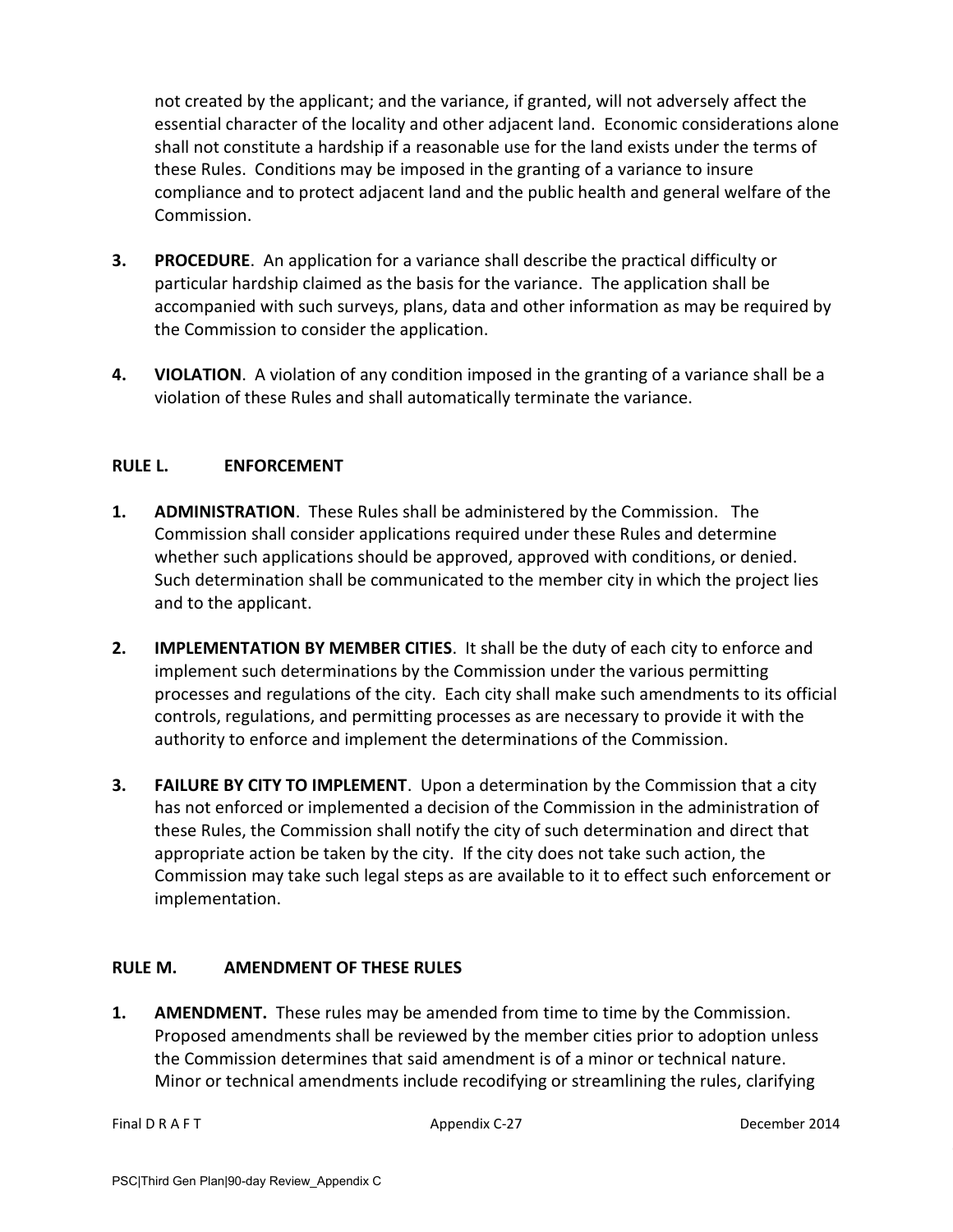policies, or other actions that do not adversely affect a member city or impact the Commission's or member cities' ability to meet their water management plan goals.

**2. PROCEDURE.** Proposed major amendments to these rules shall be first considered by the Commission and then forwarded to the member cities for a 45-day comment period. Following that comment period, the Commission shall consider the proposed amendment and the comments received for approval. All amendments shall be made by resolution.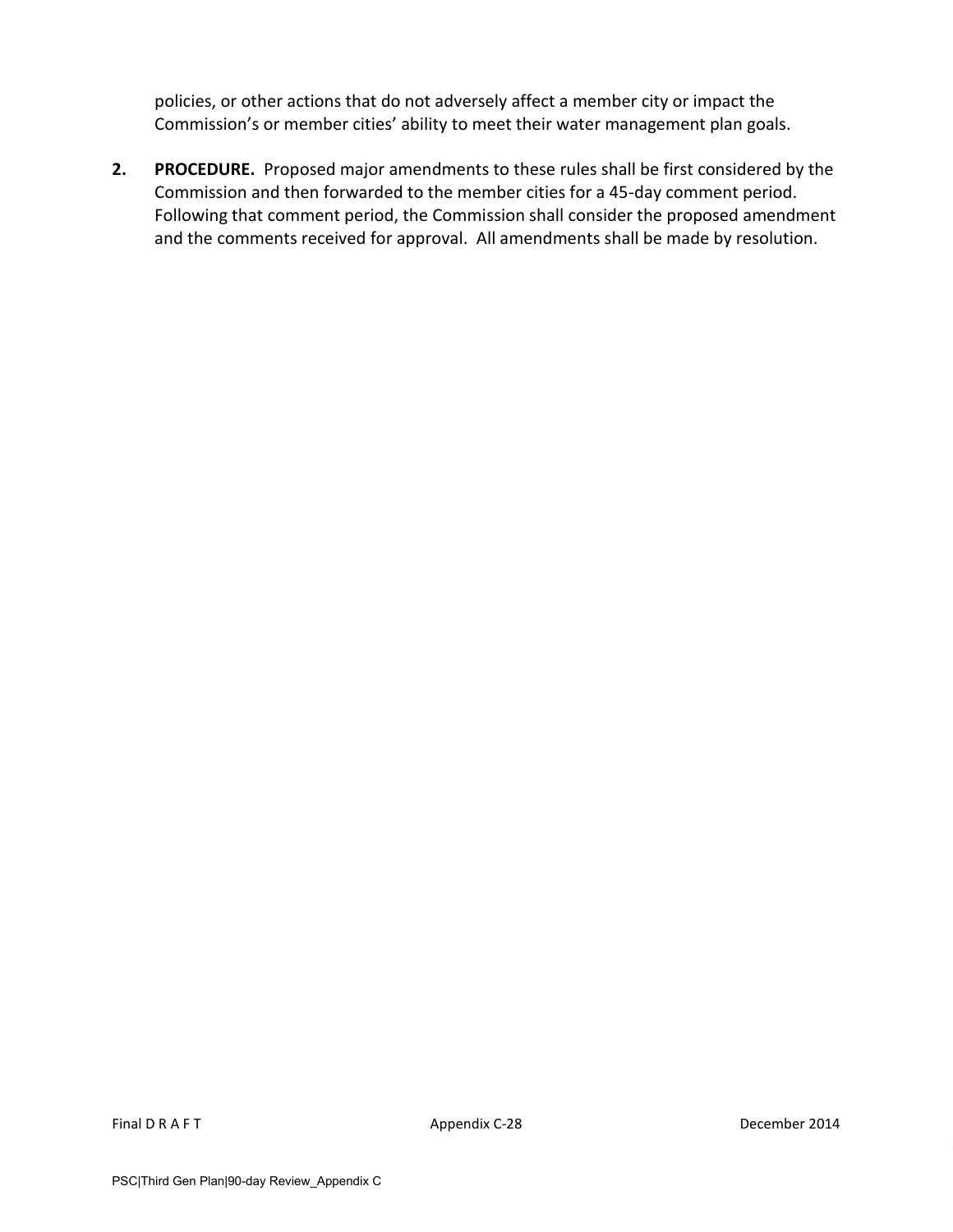## **PIONEER-SARAH CREEK WATERSHED MANAGEMENT COMMISSION RULES APPENDIX A WET POND DESIGN STANDARDS**

| Permanent Pool Depth                 | Average 4', maximum 10'                                                                                                                                                                                        |  |
|--------------------------------------|----------------------------------------------------------------------------------------------------------------------------------------------------------------------------------------------------------------|--|
| Permanent Pond Surface Area          | Greater of 2% of watershed's impervious<br>area and 1% of the watershed                                                                                                                                        |  |
| Permanent Pool Length to Width Ratio | 3:1 or greater with an irregularly shaped<br>shoreline                                                                                                                                                         |  |
| Side Slopes                          | 10:1 for 10-foot bench centered on the<br>normal water elevation and between 3:1<br>and 20:1 elsewhere                                                                                                         |  |
| Side Slope Stabilization             | Native seed with mix 33-261 (MnDOT 310),<br>34-271 (BWSR W2) or equivalent between<br>NWL and HWL, provide 10' buffer where<br>possible with mix 35-221 (MnDOT 330 (dry))<br>or mix 35-241 (MnDOT 350 (mesic)) |  |
| Floatable Removal                    | Skimming device discharging at no greater<br>than 0.5 fps during the 2-year event or a<br>submerged outlet with a minimum 0.5 feet<br>from the normal water level to the crown of<br>the outlet pipe           |  |
| <b>Sediment Accumulation Area</b>    | Provide maintenance<br>pads to remove<br>sediment deltas at inlets                                                                                                                                             |  |
| <b>Permanent Pool Volume</b>         | A 4-foot mean depth and equal to 2.5-inch<br>rain over the watershed                                                                                                                                           |  |
| Source                               | Protecting Water Quality in Urban Areas<br>(MPCA 2000)                                                                                                                                                         |  |